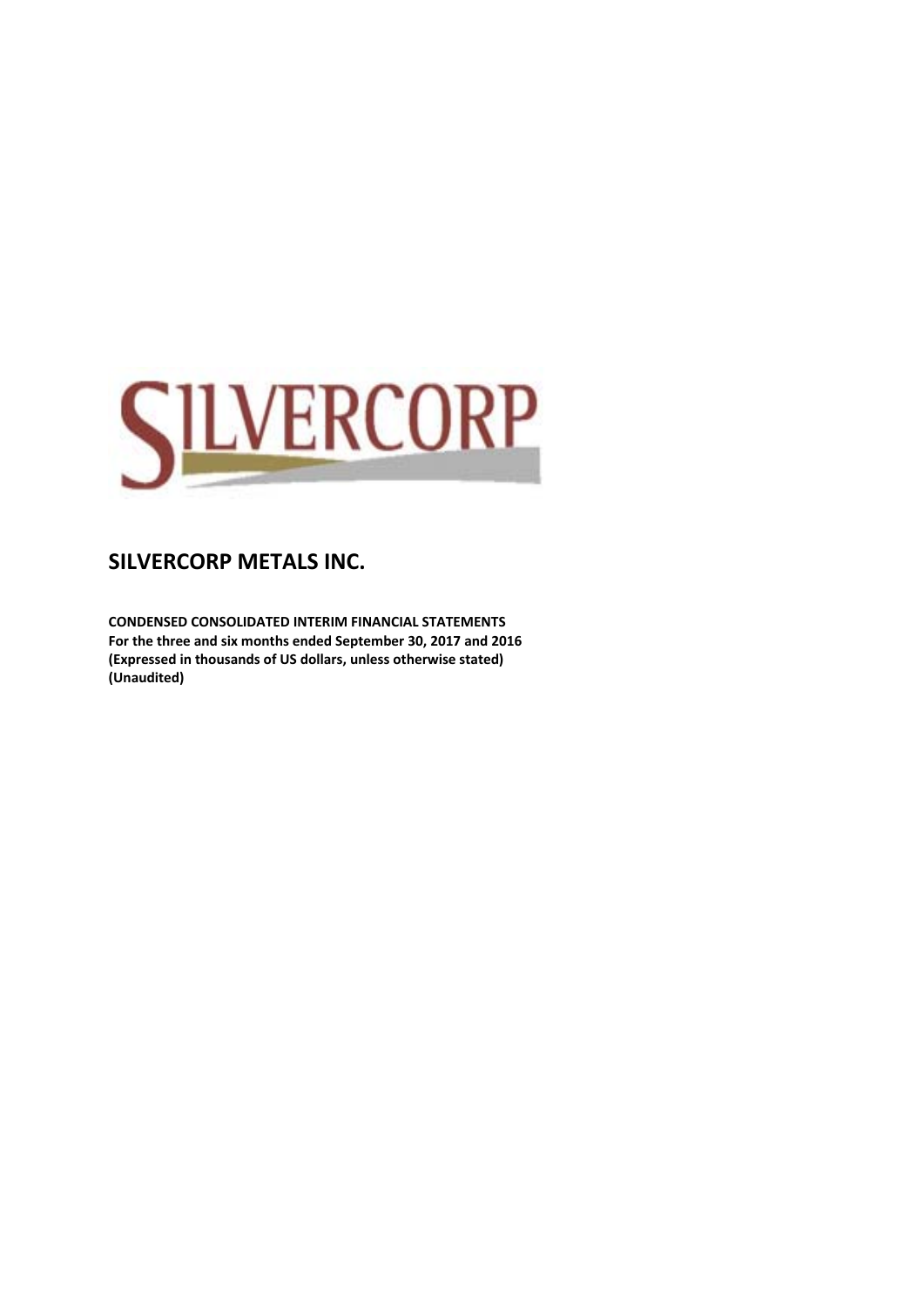## **Condensed Consolidated Interim Statements of Financial Position**

*(Unaudited) (Expressed in thousands of U.S. dollars)*

|                                                                |              | As at September 30, |           | As at March 31, |
|----------------------------------------------------------------|--------------|---------------------|-----------|-----------------|
|                                                                | <b>Notes</b> |                     | 2017      | 2017            |
| <b>ASSETS</b>                                                  |              |                     |           |                 |
| <b>Current Assets</b>                                          |              |                     |           |                 |
| Cash and cash equivalents                                      | 18           | \$                  | 41,369    | \$<br>73,003    |
| Short-term investments                                         |              |                     | 57,255    | 23,466          |
| Trade and other receivables                                    |              |                     | 1,314     | 1,311           |
| Inventories                                                    |              |                     | 9,922     | 8,710           |
| Due from a related party                                       | 10           |                     | 59        | 92              |
| Prepaids and deposits                                          |              |                     | 4,610     | 4,250           |
|                                                                |              |                     | 114,529   | 110,832         |
| <b>Non-current Assets</b>                                      |              |                     |           |                 |
| Long-term prepaids and deposits                                |              |                     | 907       | 959             |
| Reclamation deposits                                           |              |                     | 5,242     | 5,054           |
| Investment in an associate                                     | 3            |                     | 29,524    | 8,517           |
| Other investments                                              | 4            |                     | 6,489     | 1,207           |
| Plant and equipment                                            | 5            |                     | 66,313    | 65,201          |
| Mineral rights and properties                                  | 6            |                     | 216,826   | 206,200         |
| <b>TOTAL ASSETS</b>                                            |              | \$                  | 439,830   | \$<br>397,970   |
| <b>LIABILITIES AND EQUITY</b>                                  |              |                     |           |                 |
| <b>Current Liabilities</b>                                     |              |                     |           |                 |
| Accounts payable and accrued liabilities                       |              | \$                  | 24,705    | \$<br>30,374    |
| Deposits received                                              |              |                     | 8,891     | 6,798           |
| Income tax payable                                             |              |                     | 3,289     | 2,985           |
|                                                                |              |                     | 36,885    | 40,157          |
| <b>Non-current Liabilities</b>                                 |              |                     |           |                 |
| Deferred income tax liabilities                                |              |                     | 30,241    | 27,692          |
| Environmental rehabilitation                                   |              |                     | 12,827    | 12,186          |
| <b>Total Liabilities</b>                                       |              |                     | 79,953    | 80,035          |
| <b>Equity</b>                                                  |              |                     |           |                 |
| Share capital                                                  |              |                     | 232,386   | 232,155         |
| Share option reserve                                           | 7            |                     | 13,948    | 13,325          |
| Reserves                                                       |              |                     | 25,409    | 25,409          |
| Accumulated other comprehensive loss                           | 8            |                     | (37, 635) | (50, 419)       |
| Retained earnings                                              |              |                     | 63,054    | 42,651          |
| Total equity attributable to the equity holders of the Company |              |                     | 297,162   | 263,121         |
| <b>Non-controlling interests</b>                               | 9            |                     | 62,715    | 54,814          |
| <b>Total Equity</b>                                            |              |                     | 359,877   | 317,935         |
| TOTAL LIABILITIES AND EQUITY                                   |              | \$                  | 439,830   | \$<br>397,970   |
| <b>Commitments and contingencies</b>                           | 17           |                     |           |                 |
| Approved on behalf of the Board:                               |              |                     |           |                 |
| (Signed) David Kong                                            |              |                     |           |                 |

**Director** 

*(Signed) Rui Feng*

Director

See accompanying notes to the condensed consolidated interim financial statements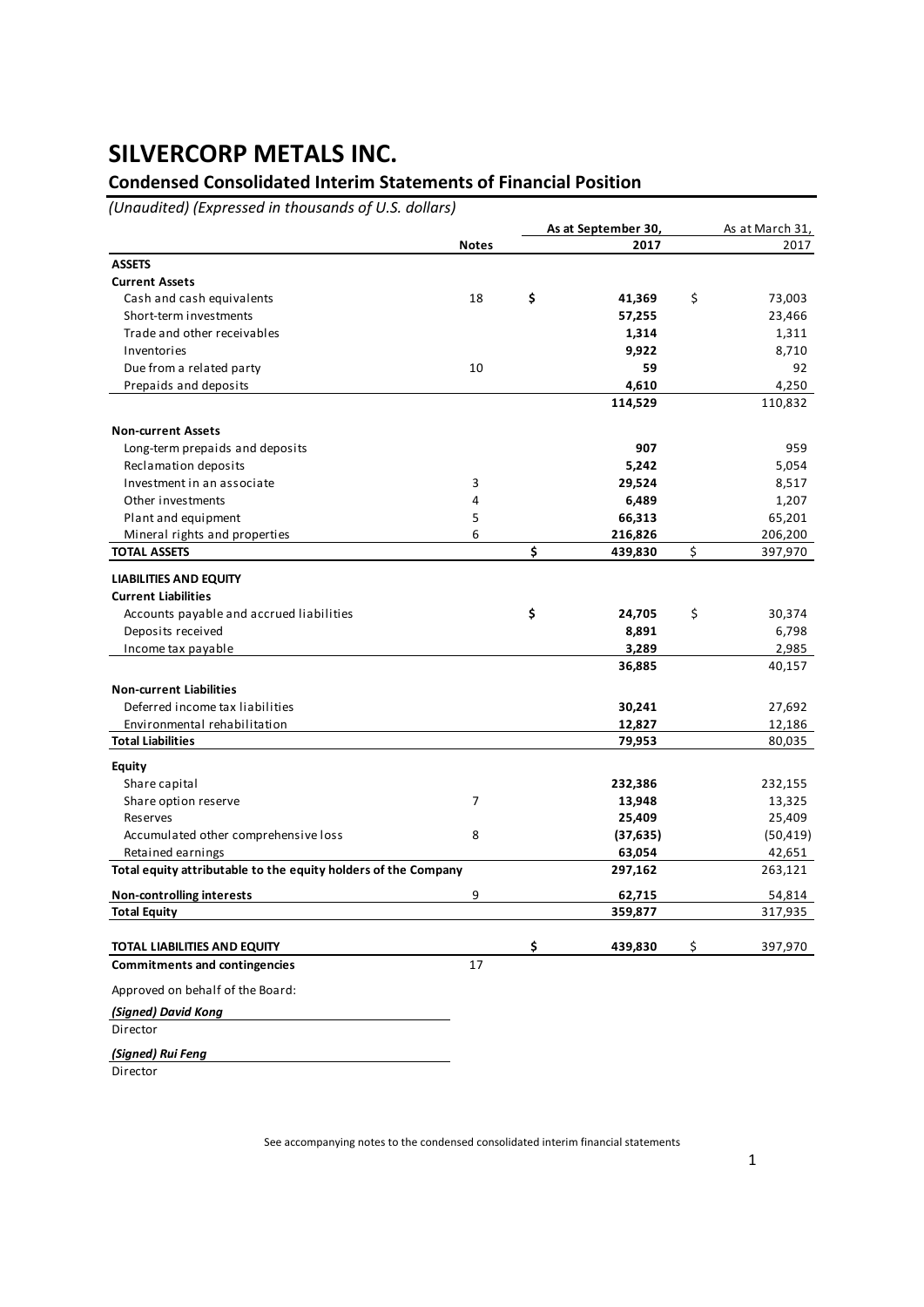## **Condensed Consolidated Interim Statements of Income**

*(Unaudited)(Expressed in thousands of U.S. dollars, except numbers for share and per share figures)*

|                                                                      |              | Three Months Ended September 30, |             |                    |             |    |                       |    | Six Months Ended September 30, |  |
|----------------------------------------------------------------------|--------------|----------------------------------|-------------|--------------------|-------------|----|-----------------------|----|--------------------------------|--|
|                                                                      | <b>Notes</b> |                                  | 2017        |                    | 2016        |    | 2017                  |    | 2016                           |  |
| <b>Sales</b>                                                         | 16(c)        | \$                               | 47,541 \$   |                    | 46,298      | \$ | 87,238                | Ŝ. | 81,569                         |  |
| Cost of sales                                                        |              |                                  |             |                    |             |    |                       |    |                                |  |
| <b>Production costs</b>                                              |              |                                  | 16,177      |                    | 13,789      |    | 30,286                |    | 27,942                         |  |
| Mineral resource taxes                                               |              |                                  | 1,317       |                    | 1,030       |    | 2,428                 |    | 1,441                          |  |
| Depreciation and amortization                                        |              |                                  | 4,441       |                    | 5,720       |    | 8,913                 |    | 10,683                         |  |
|                                                                      |              |                                  | 21,935      |                    | 20,539      |    | 41,627                |    | 40,066                         |  |
| <b>Gross profit</b>                                                  |              |                                  | 25,606      |                    | 25,759      |    | 45,611                |    | 41,503                         |  |
| General and administrative                                           | 11           |                                  | 4,473       |                    | 4,127       |    | 9,043                 |    | 8,512                          |  |
| Government fees and other taxes                                      | 12           |                                  | 690         |                    | 731         |    | 1,531                 |    | 2,426                          |  |
| Foreign exchange loss (gain)                                         |              |                                  | 1,111       |                    | (215)       |    | 2,726                 |    | (92)                           |  |
| Loss (gain) on disposal of plant and equipment                       | 5            |                                  | 6           |                    | (199)       |    | 176                   |    | 65                             |  |
| Gain on disposal of NSR                                              | 4            |                                  |             |                    |             |    | (4,320)               |    |                                |  |
| Share of loss (income) in associate                                  | 3            |                                  | 125         |                    | (269)       |    | 369                   |    | (286)                          |  |
| Impairment of plant and equipment and mineral rights and properties  |              |                                  |             |                    |             |    |                       |    | 181                            |  |
| Other income                                                         |              |                                  | (126)       |                    | (83)        |    | (307)                 |    | (123)                          |  |
| Income from operations                                               |              |                                  | 19,327      |                    | 21,667      |    | 36,393                |    | 30,820                         |  |
| Finance income                                                       | 13           |                                  | 650         |                    | 537         |    | 1,224                 |    | 968                            |  |
| Finance costs                                                        | 13           |                                  | (112)       |                    | (260)       |    | (217)                 |    | (524)                          |  |
| Income before income taxes                                           |              |                                  | 19,865      |                    | 21,944      |    | 37,400                |    | 31,264                         |  |
| Income tax expense                                                   | 14           |                                  | 5,263       |                    | 5,938       |    | 9,284                 |    | 8,738                          |  |
| Net income                                                           |              | \$                               | 14,602 \$   |                    | 16,006      | \$ | $28,116$ \$           |    | 22,526                         |  |
| Attributable to:                                                     |              |                                  |             |                    |             |    |                       |    |                                |  |
| Equity holders of the Company                                        |              | \$                               | $11,145$ \$ |                    | 12,378      | \$ | $22,082$ \$           |    | 17,052                         |  |
| Non-controlling interests                                            | 9            |                                  | 3,457       |                    | 3,628       |    | 6,034                 |    | 5,474                          |  |
|                                                                      |              | \$                               | 14,602      | Ŝ.                 | 16,006      | \$ | 28,116                | Ŝ. | 22,526                         |  |
| Earnings per share attributable to the equity holders of the Company |              |                                  |             |                    |             |    |                       |    |                                |  |
| Basic earnings per share                                             |              | \$                               | 0.07        | - \$               | 0.07        | Ś  | 0.13                  | Ŝ. | 0.10                           |  |
| Diluted earnings per share                                           |              | \$                               | 0.07        | $\mathsf{\hat{S}}$ | 0.07        | Ś. | $0.13 \quad \text{S}$ |    | 0.10                           |  |
| Weighted Average Number of Shares Outstanding - Basic                |              |                                  | 168,040,068 |                    | 167,012,454 |    | 167,965,537           |    | 166,976,159                    |  |
| Weighted Average Number of Shares Outstanding - Diluted              |              |                                  | 170,017,715 |                    | 171,540,139 |    | 169,990,150           |    | 171,043,667                    |  |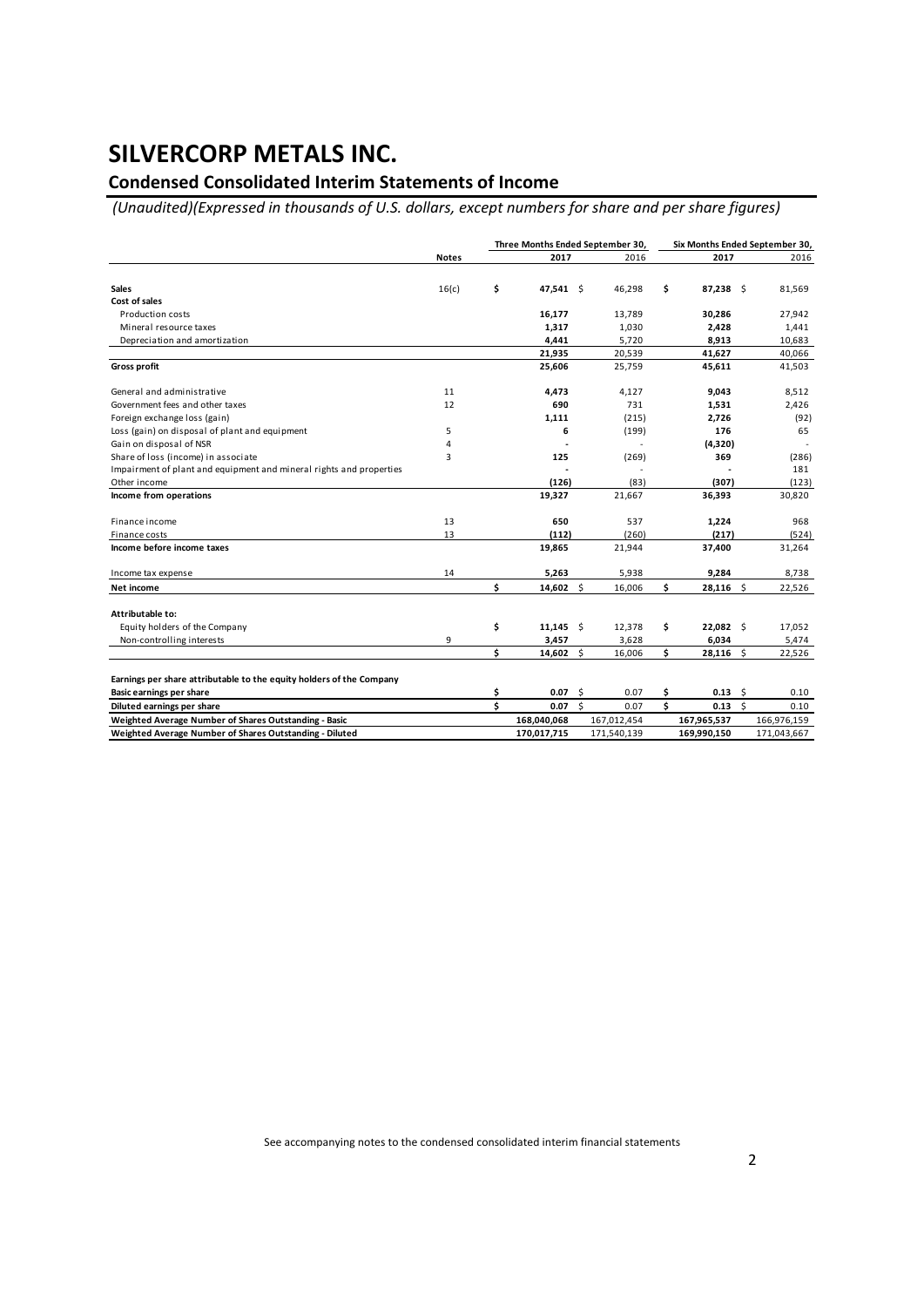## **Condensed Consolidated Interim Statements of Comprehensive Income**

*(Unaudited) (Expressed in thousands of U.S. dollars)*

|                                                                                      |              |      | Three Months Ended September 30, |     |          |    | Six Months Ended September 30, |      |          |
|--------------------------------------------------------------------------------------|--------------|------|----------------------------------|-----|----------|----|--------------------------------|------|----------|
|                                                                                      | <b>Notes</b> | 2017 |                                  |     | 2016     |    | 2017                           | 2016 |          |
| Net income                                                                           |              | Ś.   | $14,602 \quad \frac{1}{2}$       |     | 16.006   | Ś. | $28,116$ \$                    |      | 22,526   |
| Other comprehensive income (loss), net of taxes:                                     |              |      |                                  |     |          |    |                                |      |          |
| Items that may subsequently be reclassified to net income or loss:                   |              |      |                                  |     |          |    |                                |      |          |
| Currency translation adjustment, net of tax of \$nil                                 |              |      | 7,924                            |     | (1, 230) |    | 14,143                         |      | (8, 872) |
| Share of other comprehensive loss in associate                                       | 3            |      | (8)                              |     | (49)     |    | (13)                           |      | (73)     |
| Items that will not subsequently be reclassified to net income or loss:              |              |      |                                  |     |          |    |                                |      |          |
| Change in fair value on equity investments designated as FVTOCI, net of tax of \$nil | 4            |      | 715                              |     | (40)     |    | 521                            |      | 141      |
| Other comprehensive income (loss), net of taxes                                      |              | \$   | 8,631                            | -\$ | (1, 319) | \$ | $14,651$ \$                    |      | (8,804)  |
| Attributable to:                                                                     |              |      |                                  |     |          |    |                                |      |          |
| Equity holders of the Company                                                        |              | \$   | 7,587 \$                         |     | (1,099)  | \$ | $12,784$ \$                    |      | (7, 222) |
| Non-controlling interests                                                            | 9            |      | 1,044                            |     | (220)    |    | 1,867                          |      | (1,582)  |
|                                                                                      |              |      | 8,631                            | -S  | (1, 319) |    | $14,651$ \$                    |      | (8,804)  |
| Total comprehensive income, net of taxes                                             |              |      | 23,233                           | Ŝ.  | 14,687   |    | 42,767                         | - Ś  | 13,722   |
| Attributable to:                                                                     |              |      |                                  |     |          |    |                                |      |          |
| Equity holders of the Company                                                        |              | \$   | $18,732 \quad \text{S}$          |     | 11,279   | Ś  | 34,866 \$                      |      | 9,830    |
| Non-controlling interests                                                            |              |      | 4,501                            |     | 3,408    |    | 7,901                          |      | 3,892    |
|                                                                                      |              |      | 23,233                           | -Ś  | 14,687   |    | 42,767 \$                      |      | 13,722   |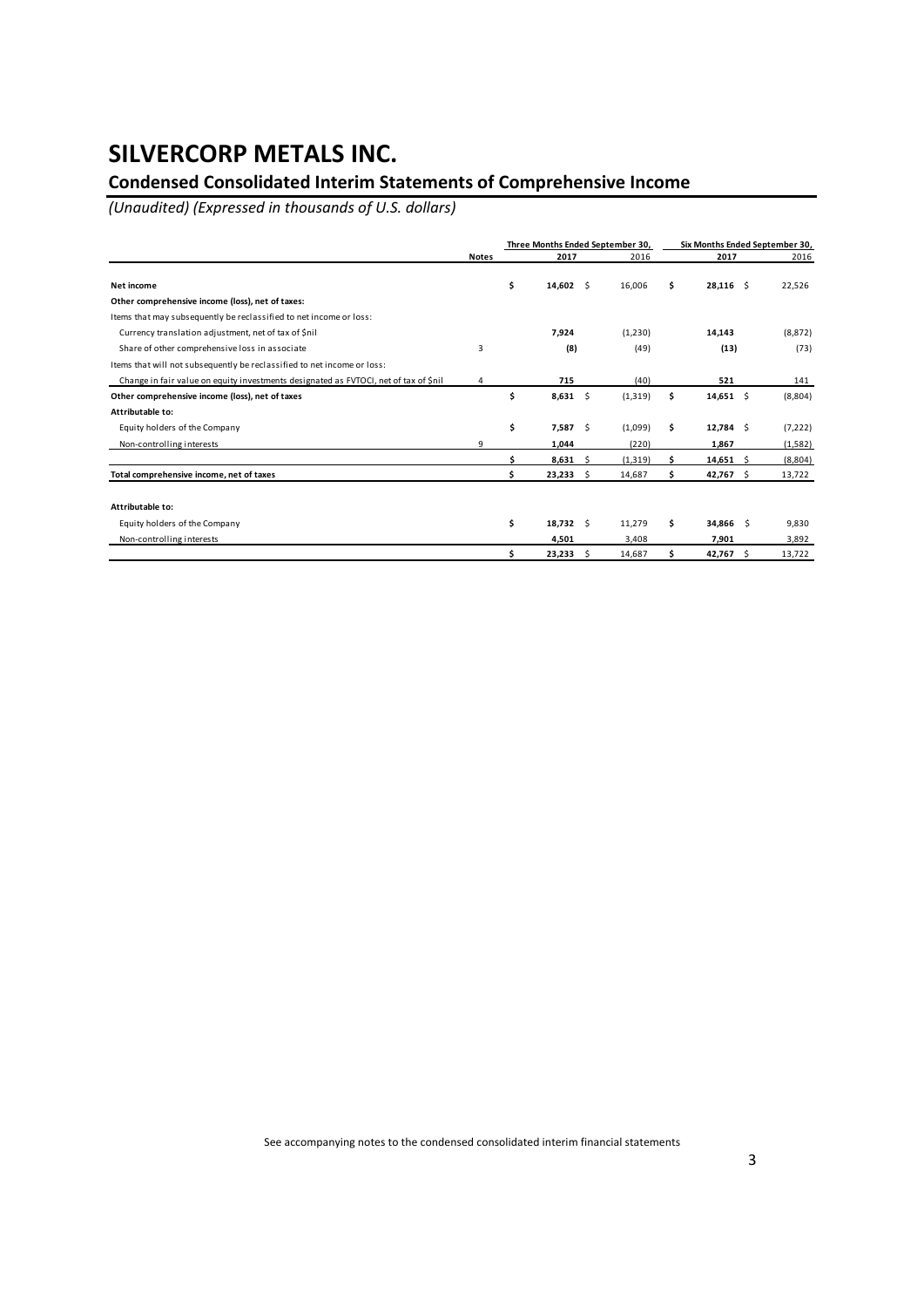## **Condensed Consolidated Interim Statements of Cash Flows**

*(Unaudited) (Expressed in thousands of U.S. dollars)*

|                                                                     |                | Three Months Ended September 30, |          | Six Months Ended September 30, |           |  |
|---------------------------------------------------------------------|----------------|----------------------------------|----------|--------------------------------|-----------|--|
|                                                                     | <b>Notes</b>   | 2017                             | 2016     | 2017                           | 2016      |  |
| Cash provided by                                                    |                |                                  |          |                                |           |  |
| <b>Operating activities</b>                                         |                |                                  |          |                                |           |  |
| Net income                                                          |                | \$<br>14,602 \$                  | 16,006   | \$<br>$28,116$ \$              | 22,526    |  |
| Add (deduct) items not affecting cash:                              |                |                                  |          |                                |           |  |
| Finance costs                                                       | 13             | 112                              | 260      | 217                            | 524       |  |
| Depreciation, amortization and depletion                            |                | 4,741                            | 6,029    | 9,493                          | 11,349    |  |
| Share of loss (income) in associate                                 | 3              | 125                              | (269)    | 369                            | (286)     |  |
| Gain on disposal of NSR                                             | 4              | ÷.                               |          | (4,320)                        |           |  |
| Impairment of plant and equipment and mineral rights and properties |                |                                  |          |                                | 181       |  |
| Income tax expense                                                  | 14             | 5,263                            | 5,938    | 9,284                          | 8.738     |  |
| Finance income                                                      | 13             | (650)                            | (537)    | (1,224)                        | (968)     |  |
| Loss (gain) on disposal of plant and equipment                      | 5              | 6                                | (199)    | 176                            | 65        |  |
| Share-based compensation                                            | $\overline{7}$ | 283                              | 197      | 686                            | 440       |  |
| Income taxes paid                                                   |                | (3, 445)                         | (3,006)  | (7,582)                        | (2, 915)  |  |
| Interest received                                                   |                | 650                              | 537      | 1,224                          | 968       |  |
| Interest paid                                                       |                |                                  | (50)     |                                | (101)     |  |
| Changes in non-cash operating working capital                       | 18             | (977)                            | 2,134    | 1,167                          | 6,701     |  |
| Net cash provided by operating activities                           |                | 20,710                           | 27,040   | 37,606                         | 47,222    |  |
| <b>Investing activities</b>                                         |                |                                  |          |                                |           |  |
| Mineral rights and properties                                       |                |                                  |          |                                |           |  |
| Capital expenditures                                                |                | (5,022)                          | (5,688)  | (10, 933)                      | (10,708)  |  |
| Plant and equipment                                                 |                |                                  |          |                                |           |  |
| Additions                                                           |                | (1,520)                          | (739)    | (2,731)                        | (3, 123)  |  |
| Proceeds on disposals                                               | 5              | 19                               | 15       | 19                             | 32        |  |
| Other investments                                                   |                |                                  |          |                                |           |  |
| Proceeds on disposals                                               | 6              |                                  | 33       |                                | 33        |  |
| Reclamation                                                         |                | (15)                             |          | (19)                           | (385)     |  |
| Investment in associate                                             |                | (20, 025)                        |          | (20, 025)                      |           |  |
| Net purchases of short-term investments                             |                | (28,063)                         | (1,995)  | (31,767)                       | (5,976)   |  |
| Net cash used in investing activities                               |                | (54, 626)                        | (8, 374) | (65, 456)                      | (20, 127) |  |
| <b>Financing activities</b>                                         |                |                                  |          |                                |           |  |
| Non-controlling interests                                           |                |                                  |          |                                |           |  |
| Distribution                                                        | 9              |                                  | (1,460)  | (4,891)                        | (1,460)   |  |
| Cash dividends distributed                                          | 7(c)           |                                  |          | (1,679)                        |           |  |
| Proceeds from issuance of common shares                             |                | 165                              | 82       | 168                            | 297       |  |
| Net cash provided by (used in) financing activities                 |                | 165                              | (1, 378) | (6,402)                        | (1, 163)  |  |
| Effect of exchange rate changes on cash and cash equivalents        |                | 820                              | (406)    | 2,618                          | (1, 411)  |  |
| (Decrease) increase in cash and cash equivalents                    |                | (32, 931)                        | 16,882   | (31, 634)                      | 24,521    |  |
| Cash and cash equivalents, beginning of the period                  |                | 74,300                           | 49,602   | 73,003                         | 41,963    |  |
|                                                                     |                |                                  |          |                                |           |  |
| Cash and cash equivalents, end of the period                        |                | \$<br>41,369 \$                  | 66,484   | \$<br>41,369 \$                | 66,484    |  |
| Supplementary cash flow information                                 | 18             |                                  |          |                                |           |  |

See accompanying notes to the condensed consolidated interim financial statements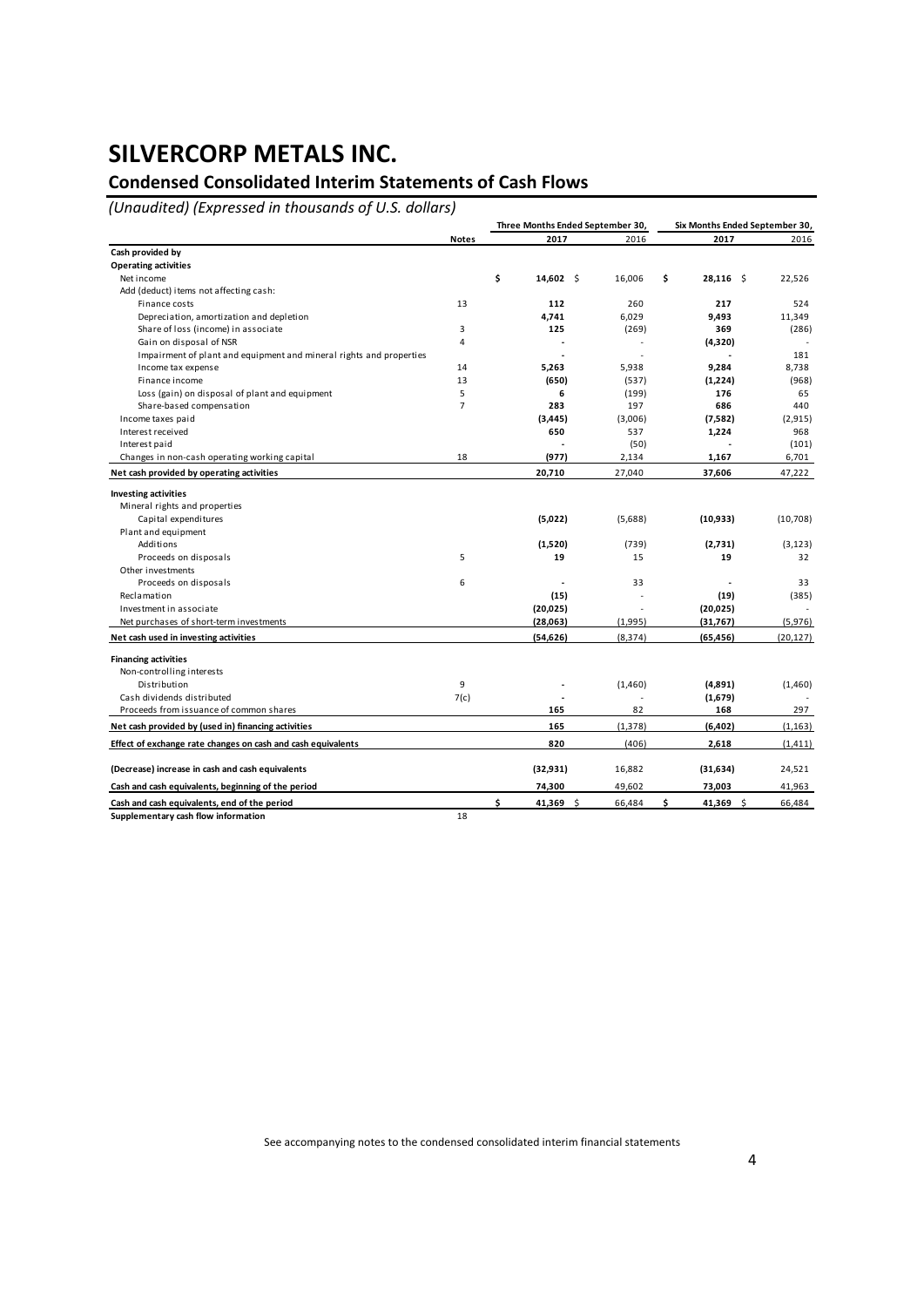### **Condensed Consolidated Interim Statements of Changes in Equity**

*(Unaudited) (Expressed in thousands of U.S. dollars, except numbers for share figures)*

|                                           |              | Share capital |           |   |                 |                          |     |                                    |   |                          |                                                                            |                          |                        |
|-------------------------------------------|--------------|---------------|-----------|---|-----------------|--------------------------|-----|------------------------------------|---|--------------------------|----------------------------------------------------------------------------|--------------------------|------------------------|
|                                           |              | Number of     |           |   | Share<br>option |                          |     | Accumulated other<br>comprehensive |   | earnings                 | Retained Total equity attributable<br>to the equity holders of controlling | Non-                     |                        |
|                                           | <b>Notes</b> | shares        | Amount    |   | reserve         | Reserves                 |     | loss                               |   | (deficit)                | the Company                                                                |                          | interests Total equity |
| Balance, April 1, 2016                    |              | 166,846,356   | \$230,933 |   | 12,628          | \$25,409                 | \$. | (35,994) \$                        |   | 562                      | Ŝ.<br>233,538                                                              | 53,021<br>S              | \$<br>286,559          |
| Options exercised                         |              | 219,221       | 397       |   | (100)           |                          |     |                                    |   |                          | 297                                                                        |                          | 297                    |
| Share-based compensation                  |              |               |           |   | 440             |                          |     |                                    |   |                          | 440                                                                        |                          | 440                    |
| Distribution to non-controlling interests |              |               |           |   |                 |                          |     |                                    |   |                          |                                                                            | (1,460)                  | (1,460)                |
| Comprehensive (loss) income               |              |               |           |   |                 |                          |     | (7, 222)                           |   | 17,052                   | 9,830                                                                      | 3,892                    | 13,722                 |
| Balance, September 30, 2016               |              | 167,065,577   | \$231,330 |   | 12,968          | $$25,409$ \$             |     | (43, 216)                          |   | $$17,614$ \$             | 244,105                                                                    | 55,453                   | 299,558<br>S           |
| Options exercised                         |              | 824,059       | 825       |   | (218)           | $\overline{\phantom{a}}$ |     |                                    |   |                          | 607                                                                        |                          | 607                    |
| Share-based compensation                  |              |               |           |   | 575             | $\overline{\phantom{a}}$ |     | $\overline{\phantom{a}}$           |   |                          | 575                                                                        | $\overline{\phantom{a}}$ | 575                    |
| Dividends declared                        |              |               |           |   |                 |                          |     | $\sim$                             |   | (1,585)                  | (1,585)                                                                    | ٠                        | (1,585)                |
| Distribution to non-controlling interests |              |               |           |   |                 |                          |     |                                    |   |                          | $\overline{a}$                                                             | (5,630)                  | (5,630)                |
| Comprehensive (loss) income               |              |               |           |   |                 |                          |     | (7,203)                            |   | 26,622                   | 19,419                                                                     | 4,991                    | 24,410                 |
| Balance, March 31, 2017                   |              | 167,889,636   | \$232,155 |   | 13,325          | \$25,409                 | Ŝ   | (50,419)                           | Ŝ | 42,651                   | 263,121<br>-Ś                                                              | 54,814                   | 317,935<br>-S          |
| Options exercised                         |              | 304,618       | 231       |   | (63)            | $\overline{\phantom{a}}$ |     | $\overline{\phantom{a}}$           |   | $\overline{\phantom{a}}$ | 168                                                                        |                          | 168                    |
| Share-based compensation                  | 7(b)         |               |           |   | 686             |                          |     |                                    |   |                          | 686                                                                        |                          | 686                    |
| Dividends declared                        | 7(c)         |               |           |   |                 |                          |     | $\overline{\phantom{a}}$           |   | (1,679)                  | (1,679)                                                                    |                          | (1,679)                |
| Comprehensive income                      |              |               |           |   |                 |                          |     | 12,784                             |   | 22,082                   | 34,866                                                                     | 7,901                    | 42,767                 |
| Balance, September 30, 2017               |              | 168,194,254   | \$232,386 | S |                 | 13,948 \$25,409          |     | $(37, 635)$ \$                     |   | 63,054                   | 297,162<br>-S                                                              | 62,715<br>S.             | 359,877<br>S           |

See accompanying notes to the condensed consolidated interim financial statements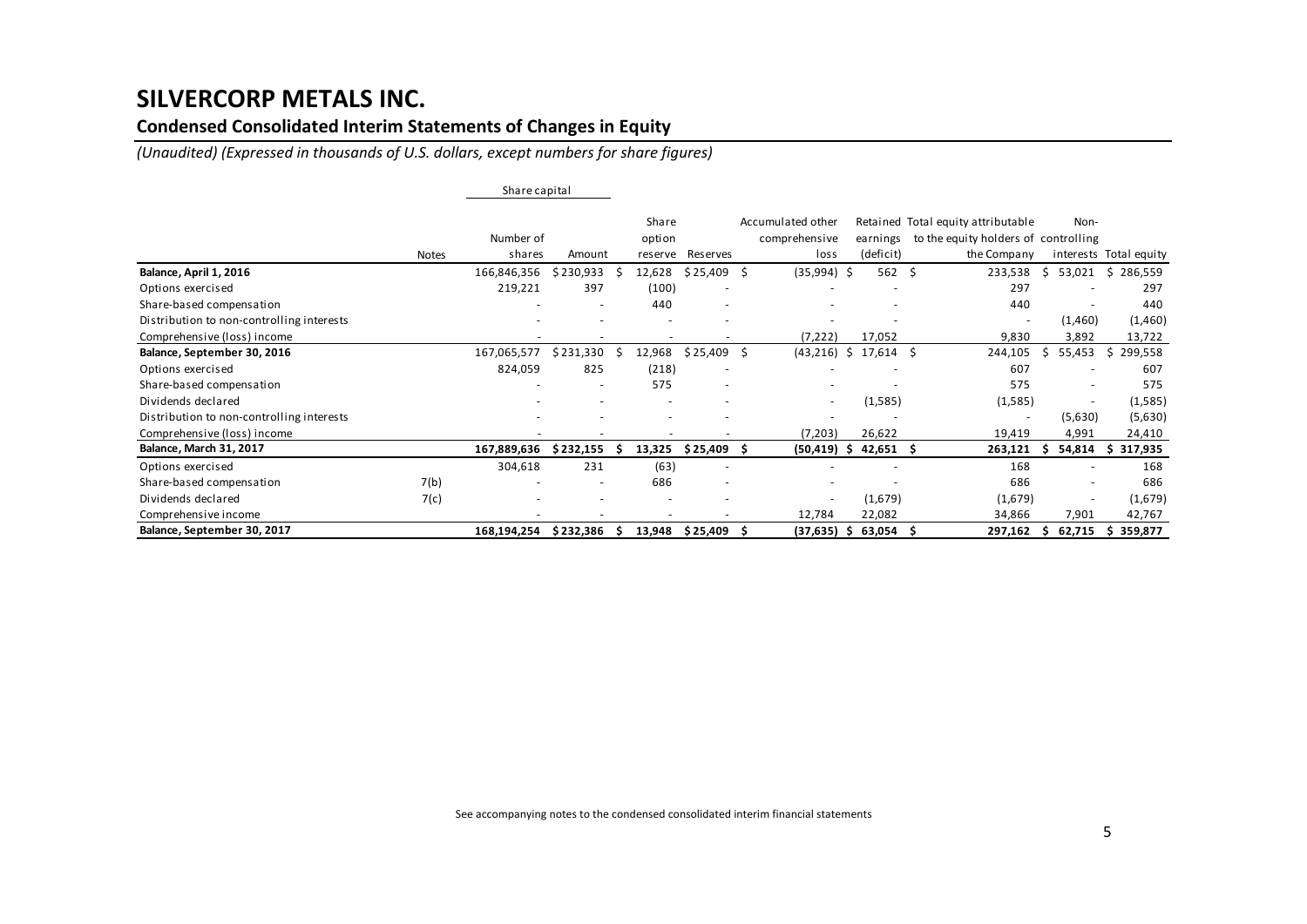### **Notes to Condensed Consolidated Interim Financial Statements as at September 30, 2017 and for three and six months ended September 30, 2017 and 2016**

*(Unaudited)(Expressed in thousands of U.S. dollars, unless otherwise stated)*

### **1. CORPORATE INFORMATION**

Silvercorp Metals Inc., along with its subsidiary companies (collectively the "Company"), is engaged in the acquisition, exploration, development, and mining of precious and base metal mineral properties. The Company's producing mines and other current exploration and development projects are in China.

The Company is a publicly listed company incorporated in Canada with limited liability under the legislation of the Province of British Columbia. The Company's shares are listed on the Toronto Stock Exchange and commencing May 15, 2017, on NYSE American Stock Exchange.

The head office, registered address and records office of the Company are located at 200 Granville Street, Suite 1378, Vancouver, British Columbia, Canada, V6C 1S4.

Operating results for the three and six months ended September 30, 2017, are not necessarily indicative of the results that may be expected for the year ending March 31, 2018.

### **2. SIGNIFICANT ACCOUNTING POLICIES**

### *(a) Statement of Compliance*

These condensed consolidated interim financial statements have been prepared in accordance with International Accounting Standard 34 – *Interim Financial Reporting ("IAS 34")* of the International Financial Reporting Standards as issued by the International Accounting Standards Board ("IFRS"). These condensed consolidated interim financial statements should be read in conjunction with the Company's audited consolidated financial statements for the year ended March 31, 2017. These condensed consolidated interim financial statements follow the same significant accounting policies set out in note 2 to the audited consolidated financial statements for the year ended March 31, 2017 except for narrow scope amendments to IAS 7 – *Statement of Cashflows* and IAS 12 – *Income Taxes* which were effective in the current year. These amendments had no material impact on the Company's financial statements.

These condensed consolidated interim financial statements were authorized for issue in accordance with a resolution of the Board of Directors dated on November 7, 2017.

### *(b)Basis of Consolidation*

These condensed consolidated interim financial statements include the accounts of the Company and its wholly or partially owned subsidiaries.

Subsidiaries are consolidated from the date on which the Company obtains control up to the date of the disposition of control. Control is achieved when the Company has power over the subsidiary, is exposed or has rights to variable returns from its involvement with the subsidiary; and has the ability to use its power to affect its returns.

For non-wholly-owned subsidiaries over which the Company has control, the net assets attributable to outside equity shareholders are presented as "non‐controlling interests" in the equity section of the consolidated balance sheets. Net income for the period that is attributable to the non-controlling interests is calculated based on the ownership of the non‐controlling interest shareholders in the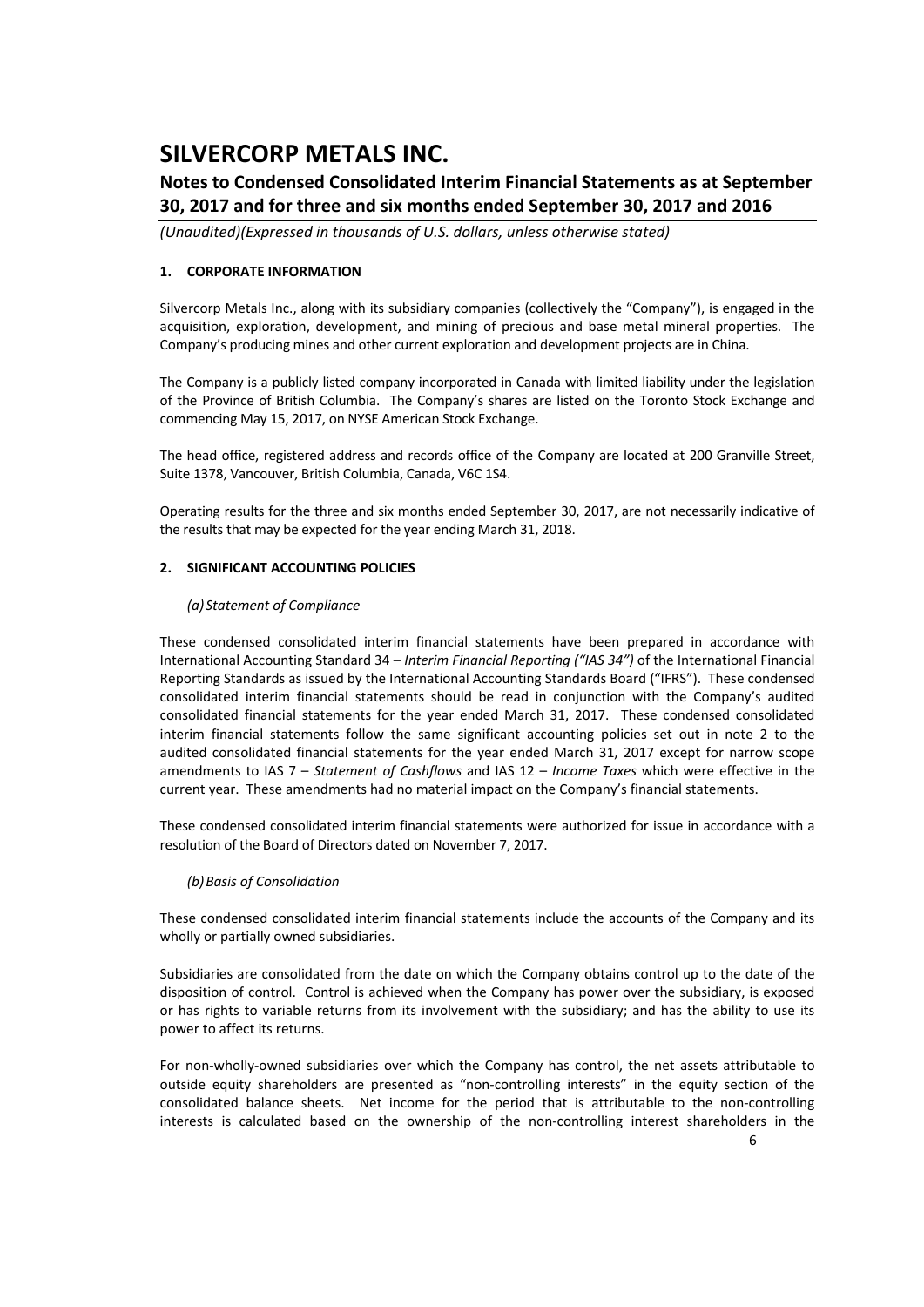## **Notes to Condensed Consolidated Interim Financial Statements as at September 30, 2017 and for three and six months ended September 30, 2017 and 2016**

*(Unaudited)(Expressed in thousands of U.S. dollars, unless otherwise stated)*

subsidiary. Adjustments to recognize the non-controlling interests' share of changes to the subsidiary's equity are made even if this results in the non-controlling interests having a deficit balance. Changes in the Company's ownership interest in a subsidiary that do not result in a loss of control are recorded as equity transactions. The carrying amount of non-controlling interests is adjusted to reflect the change in the non-controlling interests' relative interests in the subsidiary and the difference between the adjustment to the carrying amount of non-controlling interest and the Company's share of proceeds received and/or consideration paid is recognized directly in equity and attributed to equity holders of the Company.

Balances, transactions, revenues and expenses between the Company and its subsidiaries are eliminated on consolidation.

Details of the Company's significant subsidiaries which are consolidated are as follows:

|                                                    |                    |               | Proportion of ownership interest held |           |                |
|----------------------------------------------------|--------------------|---------------|---------------------------------------|-----------|----------------|
|                                                    |                    | Place of      | September 30,                         | March 31, | Mineral        |
| Name of subsidiaries                               | Principal activity | incorporation | 2017                                  | 2017      | properties     |
| Silvercorp Metals China Inc.                       | Holding company    | Canada        | 100%                                  | 100%      |                |
| Silvercorp Metals (China) Inc.                     | Holding company    | China         | 100%                                  | 100%      |                |
| 0875786 B.C. LTD.                                  | Holding company    | Canada        | 100%                                  | 100%      |                |
| Fortune Mining Limited                             | Holding company    | BVI (i)       | 100%                                  | 100%      | <b>RZY</b>     |
| Fortune Copper Limited                             | Holding company    | <b>BVI</b>    | 100%                                  | 100%      |                |
| Fortune Gold Mining Limited                        | Holding company    | <b>BVI</b>    | 100%                                  | 100%      |                |
| Victor Resources Ltd.                              | Holding company    | <b>BVI</b>    | 100%                                  | 100%      |                |
| Yangtze Mining Ltd.                                | Holding company    | <b>BVI</b>    | 100%                                  | 100%      |                |
| Victor Mining Ltd.                                 | Holding company    | <b>BVI</b>    | 100%                                  | 100%      |                |
| Yangtze Mining (H.K.) Ltd.                         | Holding company    | Hong Kong     | 100%                                  | 100%      |                |
| Fortune Gold Mining (H.K.) Limited                 | Holding company    | Hong Kong     | 100%                                  | 100%      |                |
| Wonder Success Limited                             | Holding company    | Hong Kong     | 100%                                  | 100%      |                |
| Henan Huawei Mining Co. Ltd. ("Henan Huawei")      | Mining             | China         | 80%                                   | 80%       | HPG, LM (ii)   |
| Henan Found Mining Co. Ltd. ("Henan Found")        | Mining             | China         | 77.5%                                 | 77.5%     | Ying, TLP (ii) |
| Songxian Gold Mining Co., Ltd. ("SX Gold")         | Mining             | China         | 77.5%                                 | 77.5%     | XHP            |
| Xinshao Yunxiang Mining Co., Ltd. ("Yunxiang")     | Mining             | China         | 70%                                   | 70%       | <b>BYP</b>     |
| Guangdong Found Mining Co. Ltd. (Guangdong Found") | Mining             | China         | 95%                                   | 95%       | GC             |

(i) British Virgin Island ("BVI")

(ii) Collectively as "Ying Mining District"

#### **3. INVESTMENT IN AN ASSOCIATE**

New Pacific Metals Corp. ("NUAG") is a Canadian public company listed on the TSX Venture Exchange (symbol: NUAG). NUAG is a related party of the Company by way of two common directors and officers.

As at September 30, 2017, the Company owned 35,830,700 common shares (March 31, 2017 – 10,806,300) of NUAG, representing an ownership interest of 31.8% (March 31, 2017 – 16.1%).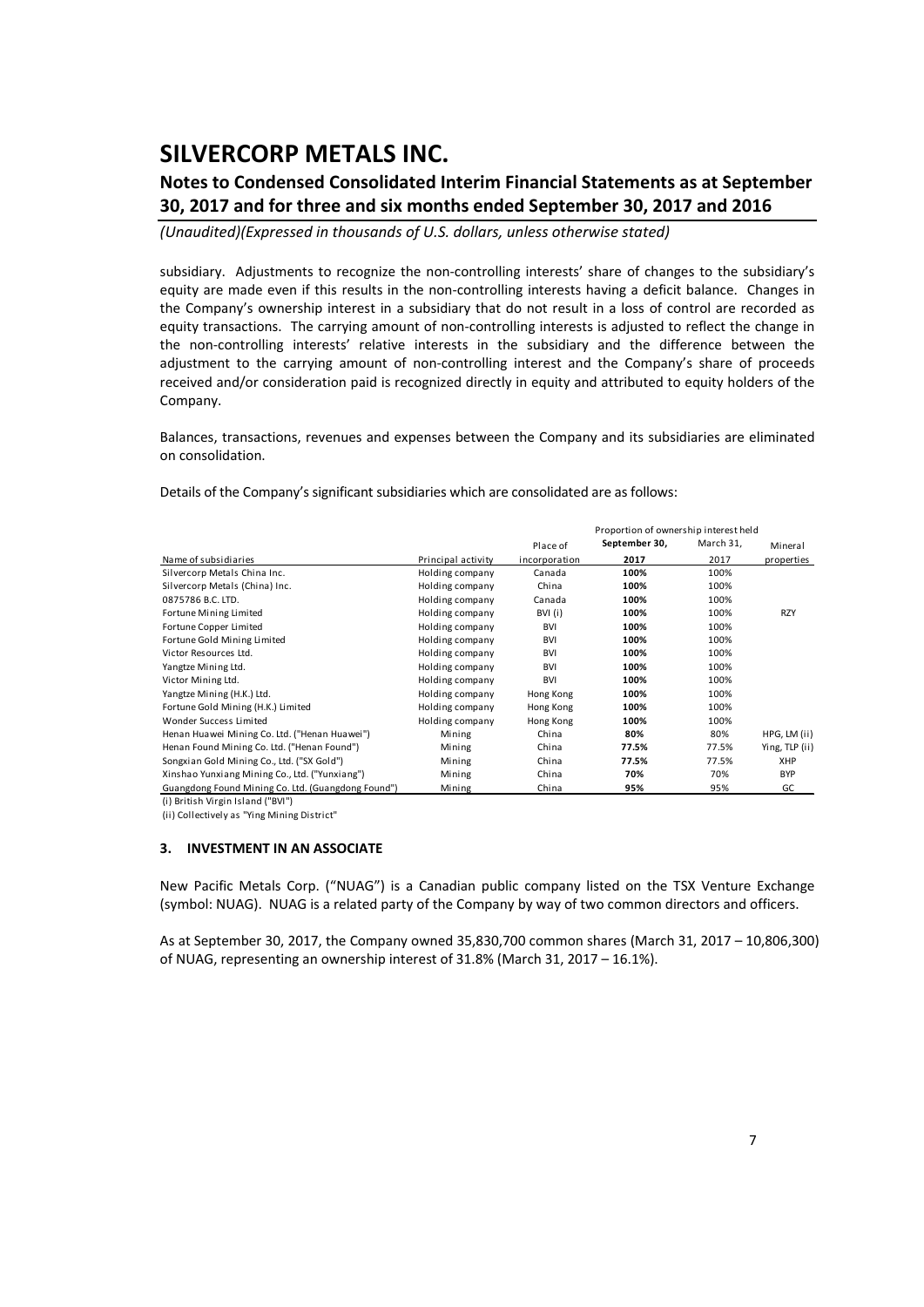## **Notes to Condensed Consolidated Interim Financial Statements as at September 30, 2017 and for three and six months ended September 30, 2017 and 2016**

*(Unaudited)(Expressed in thousands of U.S. dollars, unless otherwise stated)*

The Company accounts for its investment in NUAG common shares using the equity method as it is able to exercise significant influence over the financial and operating policies of NUAG. The summary of the investment in NUAG common shares and its market value as at the respective balance sheet dates are as follows:

|                                   |                 |        | Value of NUAG's     |
|-----------------------------------|-----------------|--------|---------------------|
|                                   | Number of       |        | common shares per   |
|                                   | shares          | Amount | quoted market price |
| Balance, April 1, 2016            | 10,806,300<br>S | 3,133  | -\$<br>2,333        |
| Share of net income               |                 | 282    |                     |
| Share of other comprehensive loss |                 | (12)   |                     |
| Impairment recovery               |                 | 5,278  |                     |
| Foreign exchange impact           |                 | (164)  |                     |
| Balance, March 31, 2017           | 10,806,300      | 8,517  | 8,517               |
| Participate in Private placement  | 25,000,000      | 20,000 |                     |
| Purchase from open market         | 24,400          | 25     |                     |
| Share of net loss                 |                 | (369)  |                     |
| Share of other comprehensive loss |                 | (13)   |                     |
| Foreign exchange impact           |                 | 1,364  |                     |
| Balance September 30, 2017        | 35,830,700<br>S | 29,524 | Ŝ<br>38,759         |

Subsequent to period end, the Company purchased an additional 444,800 shares of NUAG from the open market for a total of \$478.

#### **4. OTHER INVESTMENTS**

|                                         | September 30, 2017 | March 31, 2017 |  |       |  |
|-----------------------------------------|--------------------|----------------|--|-------|--|
| Equity investments designated as FVTOCI |                    |                |  |       |  |
| Publicly-traded companies               |                    | 6.489          |  | 1,207 |  |

#### *Investments in publicly‐traded companies with no significant influence*

Investments in publicly‐traded companies represent equity interests of other publicly‐trading mining companies that the Company has acquired through the open market or through private placements. These equity interests are for long-term investment purposes and consist of common shares and warrants. As of September 30, 2017, none of the investments held by the Company represented more than 10% of the respective interest of investees.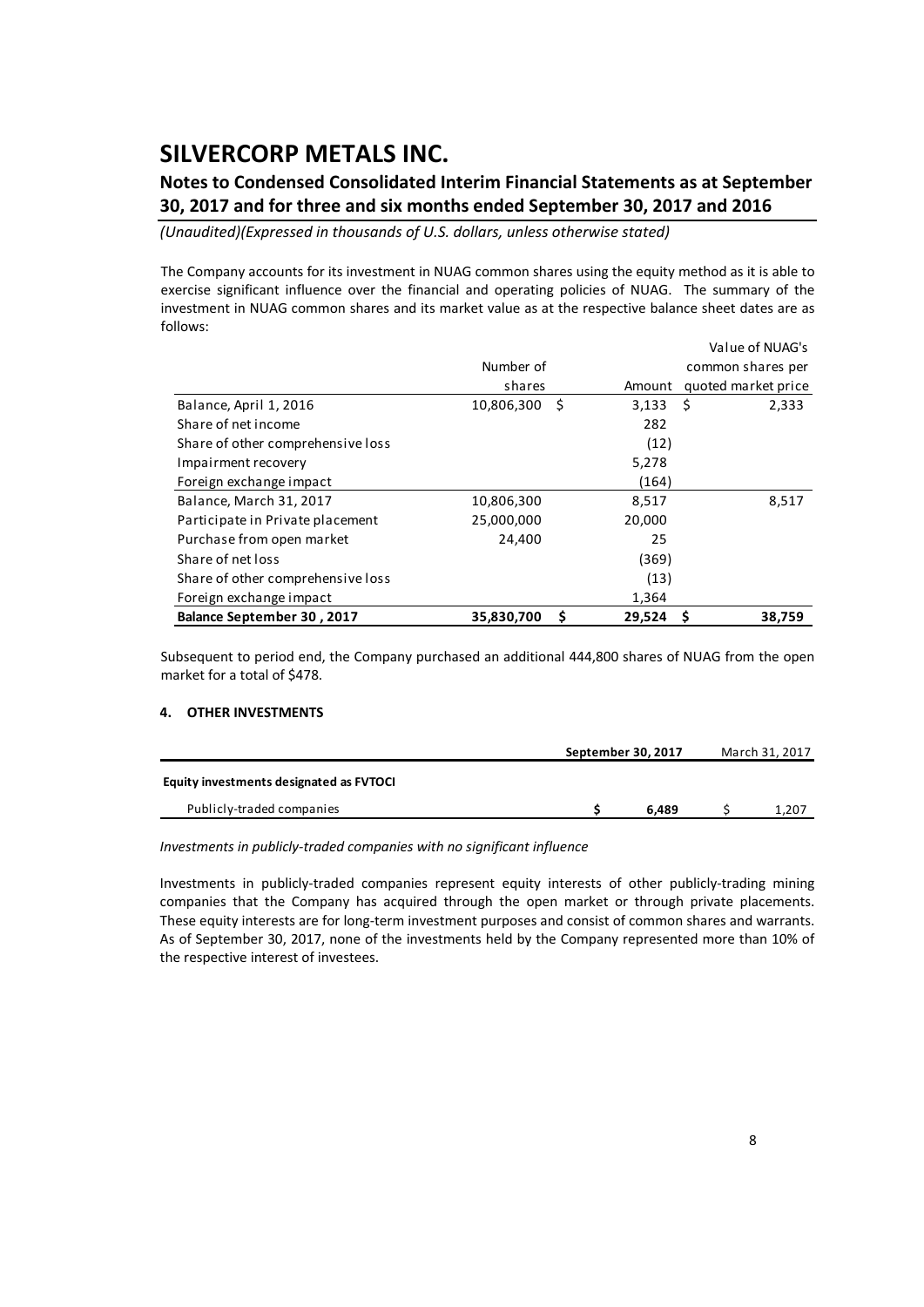### **Notes to Condensed Consolidated Interim Financial Statements as at September 30, 2017 and for three and six months ended September 30, 2017 and 2016**

*(Unaudited)(Expressed in thousands of U.S. dollars, unless otherwise stated)*

The continuity of such investments is as follow:

|                                                                  |            | Accumulated fair value change |
|------------------------------------------------------------------|------------|-------------------------------|
|                                                                  | Fair value | included in OCI               |
| April 1, 2016                                                    | 287        | (6,429)                       |
| Change in fair value on equity investments designated as FVTOCI  | 196        | 196                           |
| Purchase of equity investments                                   | 782        |                               |
| Impact of foreign currency translation                           | (58)       |                               |
| March 31, 2017                                                   | 1.207      | (6, 233)                      |
| Change in fair value on equity investments designated as FVTOCI  | 521        | 521                           |
| Equity investments received as consideration for disposal of NSR | 4,320      |                               |
| Impact of foreign currency translation                           | 441        |                               |
| September 30, 2017                                               | 6,489      | (5,712)                       |

On April 5, 2017, the Company entered into a royalty purchase and sale agreement (the "Agreement") with Maverix Metals Inc. ("Maverix"), a publicly traded (TSX-V: MMX) Canadian precious metals royalty and streaming company, to sell its 2.5% net smelter return ("NSR") on the Silvertip Mine for consideration of up to 6,600,000 of Maverix's common shares payable as follows:

- 3,800,000 common shares of Maverix on closing of the transaction; and
- 2,800,000 common shares of Maverix when the Silvertip Mine achieves (i) commercial production, and (ii) a cumulative throughput of 400,000 tonnes of ore through the processing plant.

On April 19, 2017, the transaction was closed and the Company received a total of 3,800,000 Maverix common shares valued at \$4,320 (CAD\$5.8 million) and recognized a gain of \$4,320 on disposal of the NSR.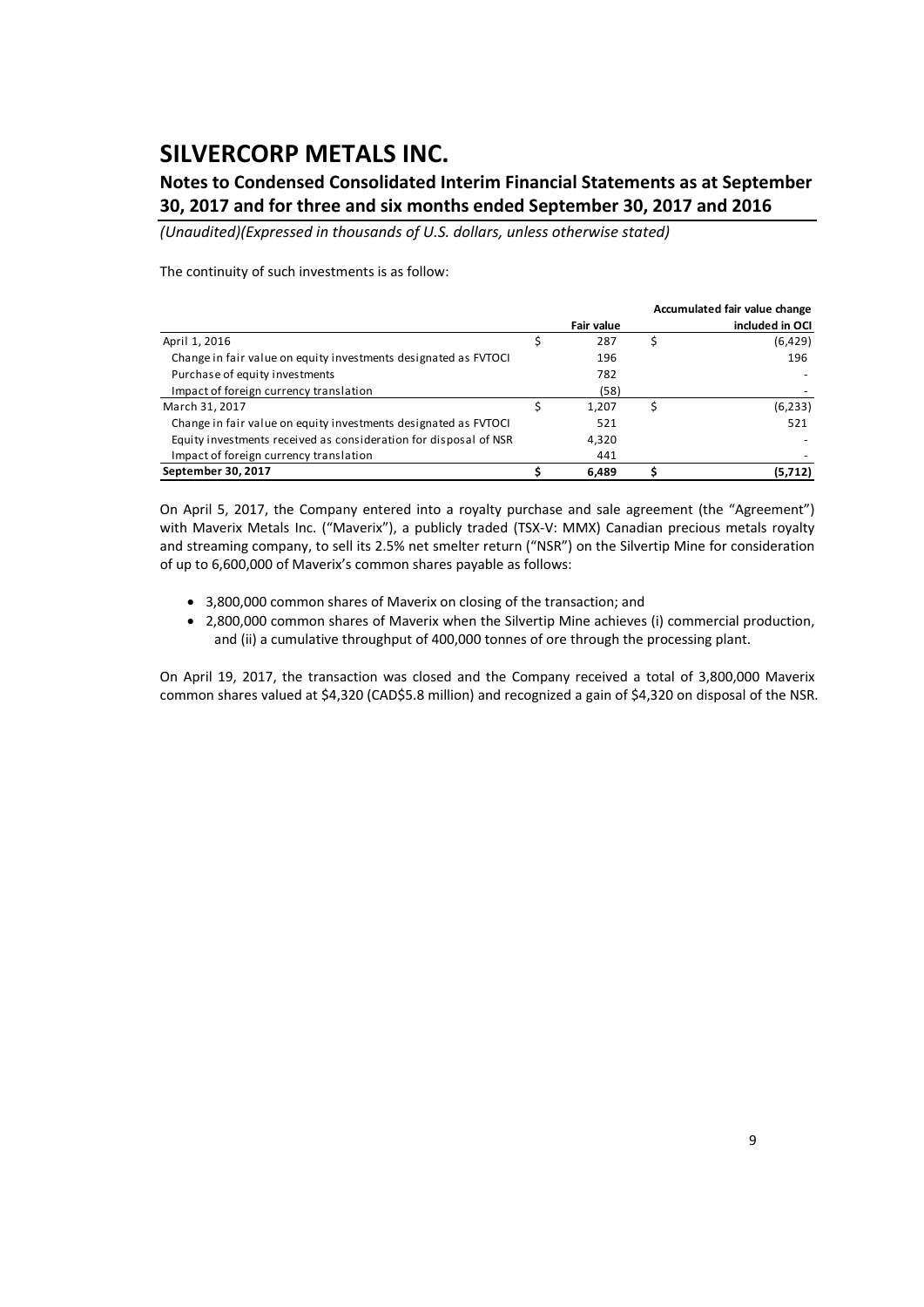## **Notes to Condensed Consolidated Interim Financial Statements as at September 30, 2017 and for three and six months ended September 30, 2017 and 2016**

*(Unaudited)(Expressed in thousands of U.S. dollars, unless otherwise stated)*

### **5. PLANT AND EQUIPMENT**

Plant and equipment consist of:

| Land use rights<br>Office<br>as Assets Held<br>Motor<br>Construction<br>and building<br>equipment<br>vehicles<br>for Sale<br>Machinery<br>in progress<br><b>Total</b><br>Cost<br>Ś<br>\$<br>Ś<br>Balance as at April 1, 2016<br>Ŝ.<br>27.255<br>Ŝ.<br>7.103<br>Ŝ.<br>$9,075$ \$<br>141.037<br>91.162<br>6,442<br>300<br>Additions<br>1,748<br>215<br>850<br>1,656<br>4,769<br>Disposals<br>(267)<br>(323)<br>(321)<br>(837)<br>(3)<br>(1,751)<br>Reclassification of asset groups<br>(8, 159)<br>7.841<br>318<br>×,<br>Ĭ.<br>÷,<br>Impact of foreign currency translation<br>(6,000)<br>(370)<br>(1,750)<br>(426)<br>(8,981)<br>(435)<br>Ś<br>Ś<br>Ś<br>Ŝ.<br>94,484<br>\$<br>5,964<br>26,352 \$<br>6,131<br>$2,143$ \$<br>135,074<br>Balance as at March 31, 2017<br>Additions<br>436<br>209<br>513<br>291<br>311<br>1,760 |
|-----------------------------------------------------------------------------------------------------------------------------------------------------------------------------------------------------------------------------------------------------------------------------------------------------------------------------------------------------------------------------------------------------------------------------------------------------------------------------------------------------------------------------------------------------------------------------------------------------------------------------------------------------------------------------------------------------------------------------------------------------------------------------------------------------------------------------|
|                                                                                                                                                                                                                                                                                                                                                                                                                                                                                                                                                                                                                                                                                                                                                                                                                             |
|                                                                                                                                                                                                                                                                                                                                                                                                                                                                                                                                                                                                                                                                                                                                                                                                                             |
|                                                                                                                                                                                                                                                                                                                                                                                                                                                                                                                                                                                                                                                                                                                                                                                                                             |
|                                                                                                                                                                                                                                                                                                                                                                                                                                                                                                                                                                                                                                                                                                                                                                                                                             |
|                                                                                                                                                                                                                                                                                                                                                                                                                                                                                                                                                                                                                                                                                                                                                                                                                             |
|                                                                                                                                                                                                                                                                                                                                                                                                                                                                                                                                                                                                                                                                                                                                                                                                                             |
|                                                                                                                                                                                                                                                                                                                                                                                                                                                                                                                                                                                                                                                                                                                                                                                                                             |
|                                                                                                                                                                                                                                                                                                                                                                                                                                                                                                                                                                                                                                                                                                                                                                                                                             |
|                                                                                                                                                                                                                                                                                                                                                                                                                                                                                                                                                                                                                                                                                                                                                                                                                             |
| (40)<br>(110)<br>(321)<br>Disposals<br>(148)<br>(619)                                                                                                                                                                                                                                                                                                                                                                                                                                                                                                                                                                                                                                                                                                                                                                       |
| Reclassification of asset groups <sup>(1)</sup><br>(48)<br>$\overline{4}$<br>44<br>ä,<br>J.<br>÷,                                                                                                                                                                                                                                                                                                                                                                                                                                                                                                                                                                                                                                                                                                                           |
| Impact of foreign currency translation<br>507<br>187<br>82<br>4,853<br>3,413<br>664                                                                                                                                                                                                                                                                                                                                                                                                                                                                                                                                                                                                                                                                                                                                         |
| \$<br>\$<br>98,137<br>\$.<br>6,640<br>\$.<br>27,423<br>6.288<br>Ś<br>2.580<br>Ending balance as at September 30, 2017<br>Ś<br>Ś.<br>141,068                                                                                                                                                                                                                                                                                                                                                                                                                                                                                                                                                                                                                                                                                 |
| Impairment, accumulated depreciation and amortization                                                                                                                                                                                                                                                                                                                                                                                                                                                                                                                                                                                                                                                                                                                                                                       |
| \$<br>\$<br>$(42, 658)$ \$<br>$(4,693)$ \$<br>$(57)$ \$<br>Balance as at April 1, 2016<br>$(17, 177)$ \$<br>$(5,407)$ \$<br>(69, 992)                                                                                                                                                                                                                                                                                                                                                                                                                                                                                                                                                                                                                                                                                       |
| 82<br>276<br>187<br>617<br>Disposals<br>1,162                                                                                                                                                                                                                                                                                                                                                                                                                                                                                                                                                                                                                                                                                                                                                                               |
| Depreciation and amortization<br>(2,893)<br>(507)<br>(1,674)<br>(480)<br>(5, 554)                                                                                                                                                                                                                                                                                                                                                                                                                                                                                                                                                                                                                                                                                                                                           |
| Impact of foreign currency translation<br>2,763<br>258<br>1,144<br>342<br>4,511<br>4                                                                                                                                                                                                                                                                                                                                                                                                                                                                                                                                                                                                                                                                                                                                        |
| \$<br>$(53)$ \$<br>Balance as at March 31, 2017<br>$(42,706)$ \$<br>$(4,666)$ \$<br>$(17,520)$ \$<br>(4,928) \$<br>(69, 873)                                                                                                                                                                                                                                                                                                                                                                                                                                                                                                                                                                                                                                                                                                |
| 37<br>35<br>68<br>284<br>424<br>Disposals                                                                                                                                                                                                                                                                                                                                                                                                                                                                                                                                                                                                                                                                                                                                                                                   |
| Depreciation and amortization<br>(1, 553)<br>(200)<br>(806)<br>(189)<br>(2,748)                                                                                                                                                                                                                                                                                                                                                                                                                                                                                                                                                                                                                                                                                                                                             |
| (184)<br>(174)<br>(2)<br>Impact of foreign currency translation<br>(1, 555)<br>(643)<br>(2, 558)                                                                                                                                                                                                                                                                                                                                                                                                                                                                                                                                                                                                                                                                                                                            |
| \$<br>$\ddot{\mathsf{s}}$<br>(45,777) \$<br>$(5,015)$ \$<br>$(18,901)$ \$<br>$(5,007)$ \$<br>(55) \$<br>Ending balance as at September 30, 2017<br>(74,755)                                                                                                                                                                                                                                                                                                                                                                                                                                                                                                                                                                                                                                                                 |
|                                                                                                                                                                                                                                                                                                                                                                                                                                                                                                                                                                                                                                                                                                                                                                                                                             |
| <b>Carrying amounts</b><br>Balance as at March 31, 2016<br>\$<br>\$<br>1,298<br>Ś<br>Ś<br>2,090<br>\$<br>Ś<br>Ś                                                                                                                                                                                                                                                                                                                                                                                                                                                                                                                                                                                                                                                                                                             |
| 51,778<br>8,832<br>1,203<br>65,201<br>\$<br>Ś<br>Ś<br>\$<br>Ś<br>\$<br>\$.<br>Ending balance as at September 30, 2017<br>52,360<br>1,625<br>8,522<br>1,281<br>2,525<br>66,313                                                                                                                                                                                                                                                                                                                                                                                                                                                                                                                                                                                                                                               |
|                                                                                                                                                                                                                                                                                                                                                                                                                                                                                                                                                                                                                                                                                                                                                                                                                             |
| GC<br><b>BYP</b>                                                                                                                                                                                                                                                                                                                                                                                                                                                                                                                                                                                                                                                                                                                                                                                                            |
| <b>Ying Mining District</b><br>Other<br>Carrying amounts as at September 30, 2017<br>Total                                                                                                                                                                                                                                                                                                                                                                                                                                                                                                                                                                                                                                                                                                                                  |
| Ś<br>Ŝ.<br>Ŝ.<br>$13.221$ \$<br>Ŝ.<br>Land use rights and building<br>35,544<br>2.506<br>1.089<br>52.360                                                                                                                                                                                                                                                                                                                                                                                                                                                                                                                                                                                                                                                                                                                    |
| Office equipment<br>1,254<br>47<br>160<br>164<br>1,625                                                                                                                                                                                                                                                                                                                                                                                                                                                                                                                                                                                                                                                                                                                                                                      |
| 352<br>Machinery<br>5,501<br>2,669<br>8,522                                                                                                                                                                                                                                                                                                                                                                                                                                                                                                                                                                                                                                                                                                                                                                                 |
| Motor vehicles<br>36<br>50<br>1,195<br>1,281                                                                                                                                                                                                                                                                                                                                                                                                                                                                                                                                                                                                                                                                                                                                                                                |
| 2,525<br>660<br>1,859<br>6<br>Construction in progress                                                                                                                                                                                                                                                                                                                                                                                                                                                                                                                                                                                                                                                                                                                                                                      |
| \$<br>\$<br>1,259<br>44,154 \$<br>4,800<br>\$<br>16,100<br>\$<br>Total<br>66,313                                                                                                                                                                                                                                                                                                                                                                                                                                                                                                                                                                                                                                                                                                                                            |
|                                                                                                                                                                                                                                                                                                                                                                                                                                                                                                                                                                                                                                                                                                                                                                                                                             |
| GC<br><b>BYP</b><br>Other<br>Carrying amounts as at March 31, 2017<br><b>Ying Mining District</b><br>Total                                                                                                                                                                                                                                                                                                                                                                                                                                                                                                                                                                                                                                                                                                                  |
| \$<br>$2,533$ \$<br>13,087 \$<br>1,079 \$<br>Land use rights and building<br>35,079 \$<br>51,778                                                                                                                                                                                                                                                                                                                                                                                                                                                                                                                                                                                                                                                                                                                            |
| 51<br>78<br>Office equipment<br>1,009<br>160<br>1,298                                                                                                                                                                                                                                                                                                                                                                                                                                                                                                                                                                                                                                                                                                                                                                       |
| 5,817<br>372<br>8,832<br>Machinery<br>2.643                                                                                                                                                                                                                                                                                                                                                                                                                                                                                                                                                                                                                                                                                                                                                                                 |
| Motor vehicles<br>44<br>1,203<br>1,138<br>21                                                                                                                                                                                                                                                                                                                                                                                                                                                                                                                                                                                                                                                                                                                                                                                |
| 255<br>1,831<br>4<br>2,090<br>Construction in progress                                                                                                                                                                                                                                                                                                                                                                                                                                                                                                                                                                                                                                                                                                                                                                      |
| Ś<br>Ś<br>\$<br>15.915<br>Ś<br>1.157<br>Ś<br>43,298<br>4,831<br>65,201<br>Total                                                                                                                                                                                                                                                                                                                                                                                                                                                                                                                                                                                                                                                                                                                                             |

During the three and six months ended September 30, 2017, certain plant and equipment were disposed for proceeds of \$19 and \$19, respectively (three and six months ended September 30, 2016 ‐ \$15 and \$32, respectively) and loss of \$6 and \$176, respectively (three and six months ended September 30, 2016 – gain of \$199 and loss of \$65, respectively).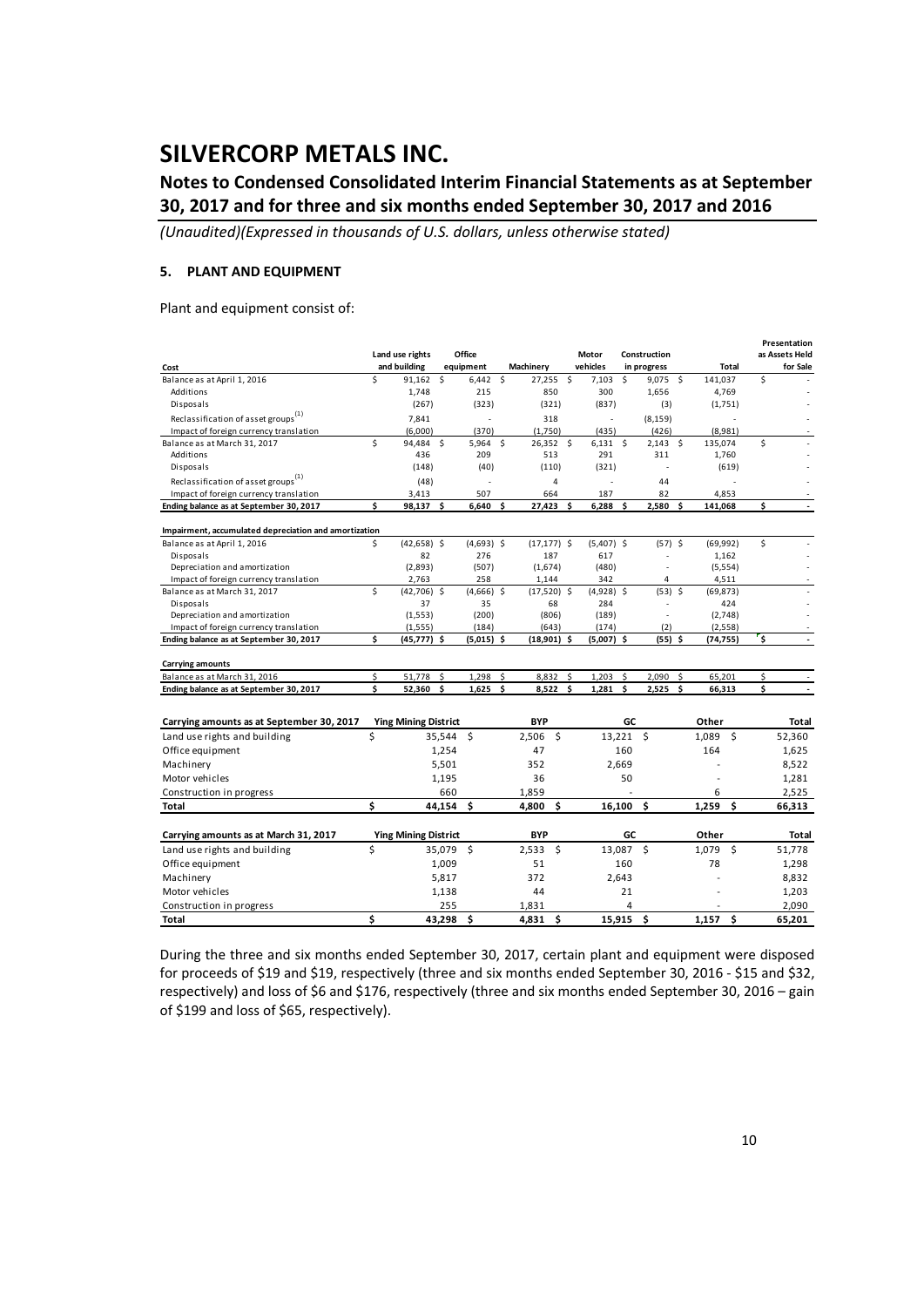## **Notes to Condensed Consolidated Interim Financial Statements as at September 30, 2017 and for three and six months ended September 30, 2017 and 2016**

*(Unaudited)(Expressed in thousands of U.S. dollars, unless otherwise stated)*

#### **6. MINERAL RIGHTS AND PROPERTIES**

Mineral rights and properties consist of:

|                                         |   | Producing and development properties |                |    | <b>Exploration and evaluation properties</b> |    |                 |   |            |          |            |
|-----------------------------------------|---|--------------------------------------|----------------|----|----------------------------------------------|----|-----------------|---|------------|----------|------------|
| Cost                                    |   | <b>Ying Mining District</b>          | <b>BYP</b>     |    | GC                                           |    | XHP             |   | <b>RZY</b> |          | Total      |
| Balance as at April 1, 2016             |   | 232,127 \$                           | 64,815 \$      |    | 109.478                                      | Ŝ. | $21,257$ \$     |   | 179        | Š.       | 427,856    |
| Capitalized expenditures                |   | 18.058                               |                |    | 714                                          |    |                 |   |            |          | 18.772     |
| Mine right fee                          |   | 1.337                                |                |    |                                              |    |                 |   |            |          | 1.337      |
| Environmental rehabiliation             |   | (1, 448)                             | (101)          |    | (57)                                         |    |                 |   |            |          | (1,606)    |
| Foreign currecy translation impact      |   | (15, 227)                            | (968)          |    | (6,933)                                      |    | (1, 351)        |   | (5)        |          | (24, 484)  |
| Balance as at March 31, 2017            | Ś | 234,847 \$                           | 63.746 S       |    | 103,202                                      | Š. | 19,906 \$       |   | 174        | <b>S</b> | 421,875    |
| Capitalized expenditures                |   | 10,185                               |                |    | 211                                          |    | 36              |   |            |          | 10,432     |
| Foreign currecy translation impact      |   | 8,535                                | 501            |    | 3,705                                        |    | 708             |   | 12         |          | 13,461     |
| Ending balance as at September 30, 2017 |   | 253,567 \$                           | 64,247 \$      |    | 107,118                                      | -S | 20,650 \$       |   | 186        | s        | 445,768    |
| Impairment and accumulated depletion    |   |                                      |                |    |                                              |    |                 |   |            |          |            |
| Balance as at April 1, 2016             | Ś | $(55,524)$ \$                        | $(57,386)$ \$  |    | (77, 609)                                    | -S | $(21,257)$ \$   |   |            | Ś        | (211, 776) |
| Impairment loss                         |   |                                      |                |    |                                              |    |                 |   | (181)      |          | (181)      |
| Depletion                               |   | (12, 457)                            |                |    | (1,869)                                      |    |                 |   |            |          | (14, 326)  |
| Foreign currecy translation impact      |   | 3.824                                | 495            |    | 4.931                                        |    | 1.351           |   |            |          | 10.608     |
| Balance as at March 31, 2017            | Ś | $(64, 157)$ \$                       | $(56,891)$ \$  |    | (74, 547)                                    | Ŝ  | $(19,906)$ \$   |   | (174)      | - S      | (215, 675) |
| Depletion                               |   | (6, 260)                             |                |    | (944)                                        |    |                 |   |            |          | (7, 204)   |
| Foreign currecy translation impact      |   | (2, 385)                             | (258)          |    | (2,701)                                      |    | (707)           |   | (12)       |          | (6,063)    |
| Ending balance as at September 30, 2017 |   | $(72,802)$ \$                        | $(57, 149)$ \$ |    | $(78, 192)$ \$                               |    | $(20,613)$ \$   |   | (186)      | s        | (228, 942) |
| <b>Carrying amounts</b>                 |   |                                      |                |    |                                              |    |                 |   |            |          |            |
| Balance as at March 31, 2017            |   | 170.690                              | 6.855          |    | 28.655                                       |    |                 | S |            |          | 206,200    |
| Ending balance as at September 30, 2017 |   | 180,765 \$                           | 7.098          | .s | 28,926                                       |    | 37 <sub>5</sub> |   |            |          | 216,826    |

#### **7. SHARE CAPITAL**

#### *(a) Authorized*

Unlimited number of common shares without par value. All shares issued as at September 30, 2017 were fully paid.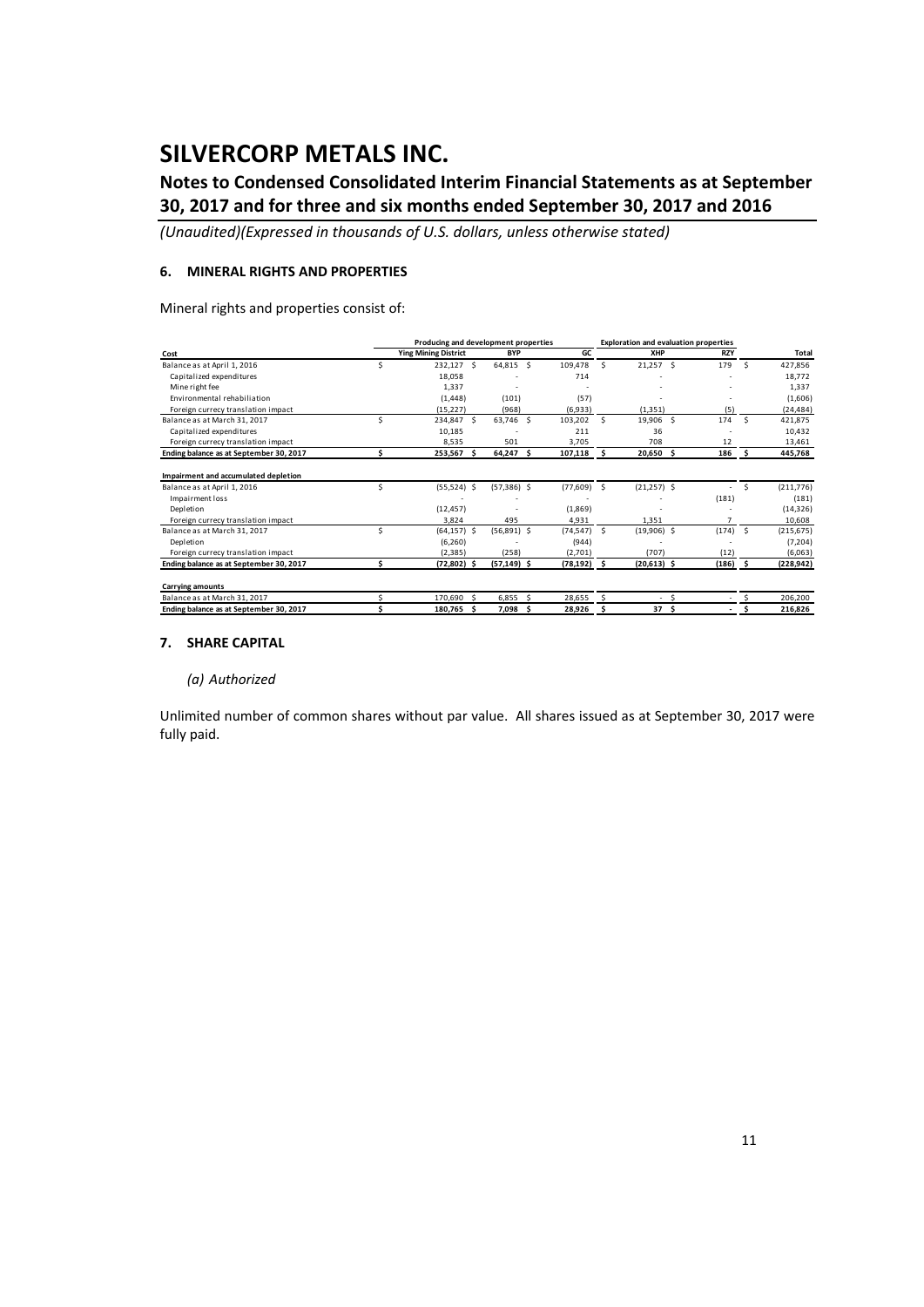## **Notes to Condensed Consolidated Interim Financial Statements as at September 30, 2017 and for three and six months ended September 30, 2017 and 2016**

*(Unaudited)(Expressed in thousands of U.S. dollars, unless otherwise stated)*

#### *(b) Stock options*

The Company has a stock option plan which allows for the maximum number of common shares to be reserved for issuance on the exercise of options granted under the stock option plan to be a rolling 10% of the issued and outstanding common shares from time to time. The maximum exercise period may not exceed 10 years from the date of the grant of the options to employees, officers, and consultants. The following is a summary of option transactions:

|                             | Weighted average |    |                    |  |  |  |
|-----------------------------|------------------|----|--------------------|--|--|--|
|                             |                  |    | exercise price per |  |  |  |
|                             | Number of shares |    | share CAD\$        |  |  |  |
| Balance, April 1, 2016      | 9,174,025        | \$ | 2.39               |  |  |  |
| Options granted             | 1,173,000        |    | 3.77               |  |  |  |
| Options exercised           | (1,043,280)      |    | 1.13               |  |  |  |
| Options forfeited           | (847, 238)       |    | 3.61               |  |  |  |
| Options expired             | (777,000)        |    | 8.92               |  |  |  |
| Balance, March 31, 2017     | 7,679,507        | \$ | 1.97               |  |  |  |
| Options exercised           | (304, 618)       |    | 0.70               |  |  |  |
| Options forfeited           | (10,000)         |    | 3.63               |  |  |  |
| Options expired             | (321,000)        |    | 5.87               |  |  |  |
| Balance, September 30, 2017 | 7,043,889        |    | 1.85               |  |  |  |

For the three and six months ended September 30, 2017, a total of \$283 and \$686, respectively (three and six months ended September 30, 2016 - \$197 and \$440, respectively) in share-based compensation expense was recognized and included in the general and administrative expenses on the condensed consolidated interim statements of income.

The following table summarizes information about stock options outstanding at September 30, 2017:

|                |                   | Weighted average |                            |                   |                   |
|----------------|-------------------|------------------|----------------------------|-------------------|-------------------|
| Exercise       | Number of options |                  | remaining Weighted average | Number of options | Weighted average  |
| price in       | outstanding at    | contractual life | exercise price in          | exercisable at    | exercise price in |
| CADS           | September 30 2017 | (Years)          | CAD\$                      | September 30,2017 | CAD\$             |
| \$<br>0.66     | 2,825,894         | 1.25             | \$<br>0.66                 | 1,893,001         | 0.66              |
| \$<br>1.43     | 1,509,757         | 2.67             | Ś<br>1.43                  | 1,088,507         | 1.43              |
| \$<br>1.75     | 378,375           | 1.66             | Ś.<br>1.75                 | 300,188           | 1.75              |
| \$<br>1.76     | 247,865           | 2.04             | \$<br>1.76                 | 165,118           | 1.76              |
| \$<br>2.98     | 132,937           | 1.31             | \$<br>2.98                 | 115,001           | 2.98              |
| \$<br>3.25     | 168,375           | 0.67             | \$<br>3.25                 | 168,375           | 3.25              |
| \$<br>3.41     | 266,124           | 0.95             | \$<br>3.41                 | 266,124           | 3.41              |
| \$<br>3.63     | 990,000           | 2.30             | Ś<br>3.63                  | 247,500           | 3.63              |
| \$<br>3.91     | 167,562           | 0.43             | Ś<br>3.91                  | 167,562           | 3.91              |
| \$<br>4.34     | 143,000           | 1.97             | \$<br>4.34                 | 71,500            | 4.34              |
| \$<br>5.40     | 184,000           | 0.18             | Ś<br>5.40                  | 184,000           | 5.40              |
| 5.58           | 30,000            | 2.40             | Ś<br>5.58                  | 7,500             | 5.58              |
| $$0.66 - 5.58$ | 7,043,889         | 1.70             | \$<br>1.85                 | 4,674,376         | \$<br>1.78        |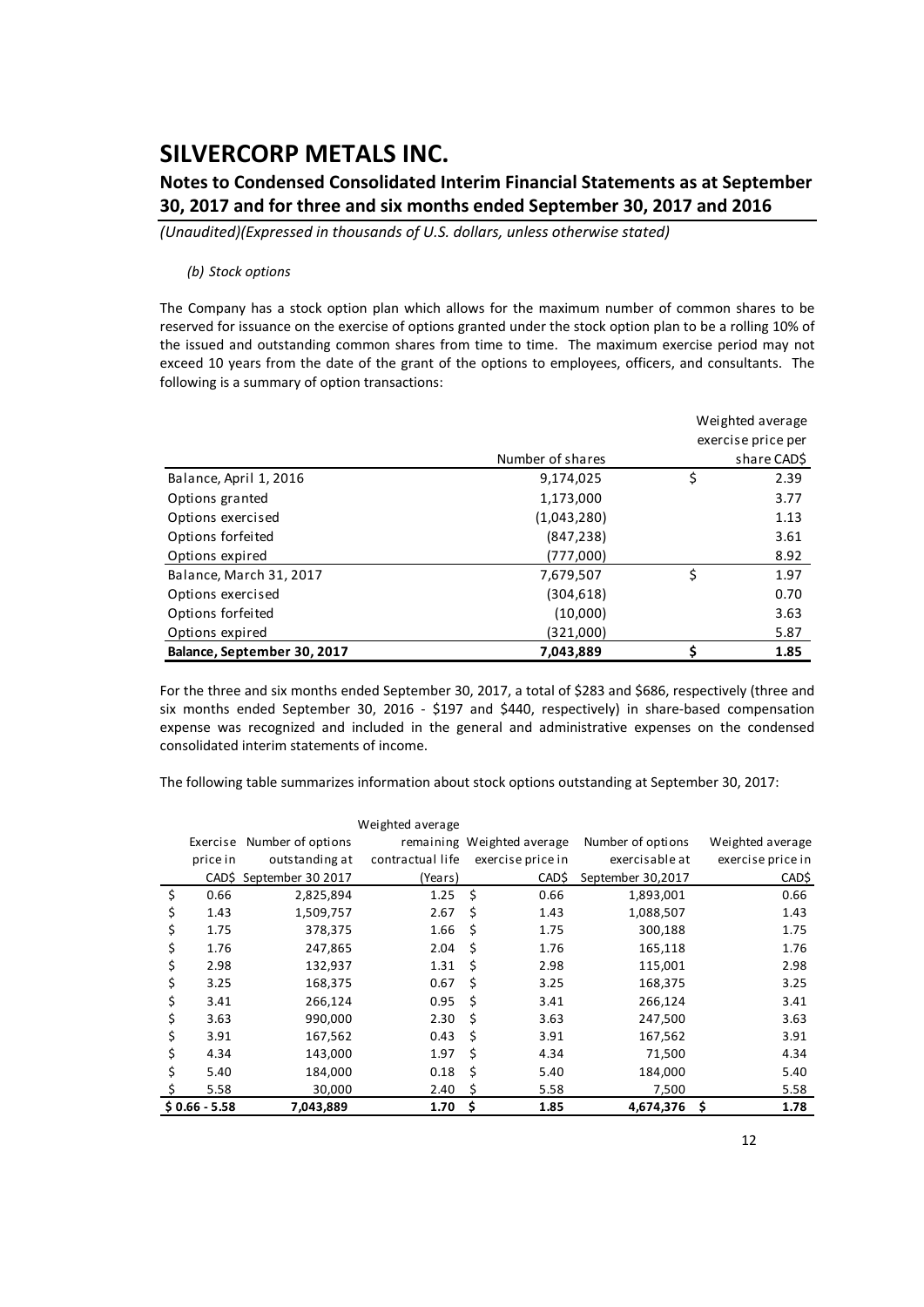## **Notes to Condensed Consolidated Interim Financial Statements as at September 30, 2017 and for three and six months ended September 30, 2017 and 2016**

*(Unaudited)(Expressed in thousands of U.S. dollars, unless otherwise stated)*

Subsequent to September 30, 2017, a total of 1,120,000 options with a life of three years were granted to directors, officers and employees at an exercise price of CAD\$3.36 per share subject to a vesting schedule over a two‐year term with 25% of the options vesting every six months from the date of grant.

### *(c) Cash dividends declared*

During the three and six months ended September 30, 2017, dividends of \$nil and \$1,679, respectively (for three and six months ended September 30, 2016 ‐ \$nil and \$nil, respectively) were declared and paid.

### **8. ACCUMULATED OTHER COMPREHENSIVE INCOME**

|                                                                 | September 30, 2017 | March 31, 2017 |
|-----------------------------------------------------------------|--------------------|----------------|
| Change in fair value on equity investments designated as FVTOCI | $(37, 365)$ \$     | (37, 886)      |
| Share of other comprehensive loss in associate                  | (211)              | (198)          |
| Currency translation adjustment                                 | (59)               | (12, 335)      |
| Balance, end of the period                                      | (37.635)           | (50, 419)      |

The unrealized loss on equity investments designated as FVTOCI, share of other comprehensive loss in associate and currency translation adjustment are net of tax of \$nil for all periods presented.

#### **9. NON‐CONTROLLING INTERESTS**

The continuity of non-controlling interests is summarized as follows:

|                                            | Henan    |     | Henan      |            | Guangdong |         |         |
|--------------------------------------------|----------|-----|------------|------------|-----------|---------|---------|
|                                            | Found    |     | Huawei     | Yunxiang   | Found     | SX Gold | Total   |
| Balance, April 1, 2016                     | 51,596   |     | $4,231$ \$ | 4,197 \$   | (3,082)   | (3,921) | 53,021  |
| Share of net income (loss)                 | 11,247   |     | 756        | (340)      | 186       | (25)    | 11,824  |
| Share of other comprehensive income (loss) | (2,703)  |     | (141)      | (193)      | 48        | 48      | (2,941) |
| Distributions                              | (6, 328) |     | (762)      | ۰          |           | ٠       | (7,090) |
| Balance, March 31, 2017                    | \$53,812 | - Ś | 4,084      | 3,664      | (2,848)   | (3,898) | 54,814  |
| Share of net income (loss)                 | 5.421    |     | 651        | (169)      | 180       | (49)    | 6,034   |
| Share of other comprehensive income (loss) | 1.655    |     | 176        | 80         | (18)      | (26)    | 1,867   |
| Balance, September 30, 2017                | 60,888   |     | 4.911S     | $3,575$ \$ | (2,686)   | (3,973) | 62.715  |

As at September 30, 2017, non‐controlling interests in Henan Found, Henan Huawei, Yunxiang, Guangdong Found and SX Gold were 22.5%, 20%, 30%, 5% and 22.5%, respectively.

Henan Non-ferrous Geology Minerals Ltd. ("Henan Non-ferrous") is the 17.5% equity interest holder of Henan Found. During the three and six months ended September 30, 2017, Henan Found paid dividends of \$nil and \$3,804, respectively that was declared and accrued in the prior year to Henan Non‐ferrous (three and six months ended September 30, 2016 – \$1,460 and \$1,460, respectively).

Henan Xinxiangrong Mining Ltd. ("Henan Xinxiangrong") is the 5% equity interest holder of Henan Found. During the three and six months ended September 30, 2017, Henan Found paid dividends of \$nil and \$1,087, respectively that was declared and accrued in the prior year to Henan Xinxiangrong (three and six months ended September 30, 2016 – \$nil and \$nil, respectively).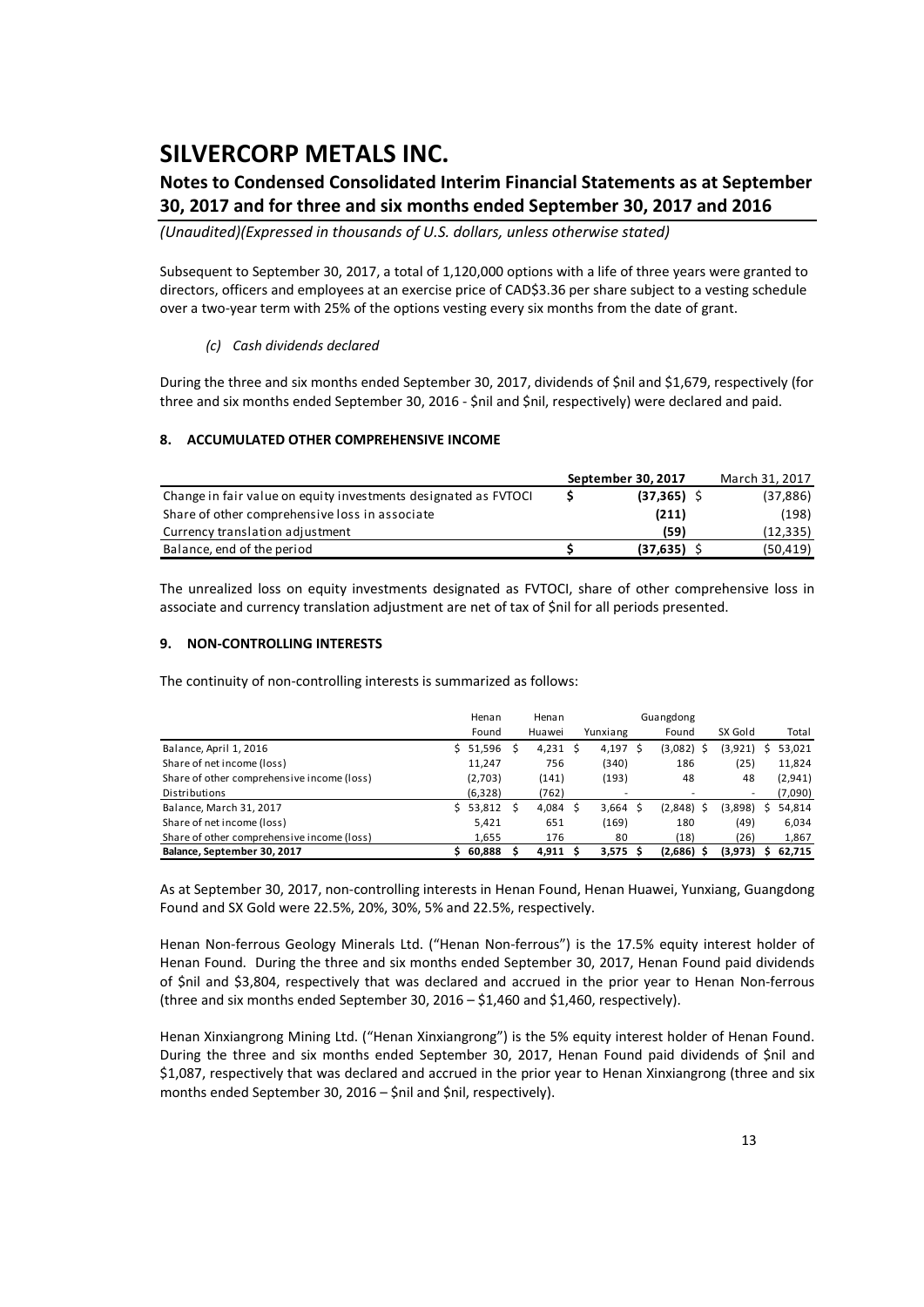### **Notes to Condensed Consolidated Interim Financial Statements as at September 30, 2017 and for three and six months ended September 30, 2017 and 2016**

*(Unaudited)(Expressed in thousands of U.S. dollars, unless otherwise stated)*

#### **10. RELATED PARTY TRANSACTIONS**

Related party transactions are made on terms agreed upon by the related parties. The balances with related parties are unsecured, non-interest bearing, and due on demand. Related party transactions not disclosed elsewhere in the condensed consolidated interim financial statements are as follows:

### *(a) Transactions with NUAG*

| Due from a related party | September 30. 2017 March 31, 2017 |  |
|--------------------------|-----------------------------------|--|
| NUAG                     |                                   |  |

According to a services and administrative costs reallocation agreement between the Company and NUAG, the Company recovers costs for services rendered to NUAG and expenses incurred on behalf of NUAG. During the three and six months ended September 30, 2017, the Company recovered \$140 and \$250, respectively (three and six months ended September 30, 2016 ‐ \$55 and \$93, respectively) from NUAG for services rendered and expenses incurred on behalf of NUAG. The costs recovered from NUAG were recorded as a direct reduction of general and administrative expenses on the condensed consolidated interim statements of income.

### *(b) Transactions with key management personnel*

The Company has identified its directors and senior officers as its key management personnel as they have authority and responsibility for planning, directing and controlling the activities of the entity, directly or indirectly. The compensation costs for key management personnel, including the grant date fair value for options granted to key management personnel and fees paid or payable to company controlled by key management personnel, were as follows:

|                          | Three Month ended September 30, |      | Six Month ended September 30, |       |      |  |
|--------------------------|---------------------------------|------|-------------------------------|-------|------|--|
|                          | 2017                            | 2016 |                               | 2017  | 2016 |  |
| Salaries and bonuses     | $1,128$ \$                      | 370  |                               | 1.532 | 737  |  |
| Share-based compensation | $\overline{\phantom{a}}$        | 134  |                               | -     | 134  |  |
|                          | 1.128                           | 504  |                               | 1.532 | 871  |  |

#### **11. GENERAL AND ADMINISTRATIVE**

General and administrative expenses consist of:

|                                    | Three months ended September 30, |       |              | Six months ended September 30, |       |  |  |
|------------------------------------|----------------------------------|-------|--------------|--------------------------------|-------|--|--|
| <b>General and administrative</b>  |                                  | 2017  | 2016         | 2017                           | 2016  |  |  |
| Office and administrative expenses |                                  | 1.784 | 1,275<br>- S | 2.992                          | 2,695 |  |  |
| Amortization and depreciation      |                                  | 300   | 309          | 580                            | 666   |  |  |
| Salaries and benefits              |                                  | 1.947 | 1.853        | 4.139                          | 3,472 |  |  |
| Share-based compensation           |                                  | 283   | 197          | 686                            | 440   |  |  |
| Professional fees                  |                                  | 159   | 493          | 646                            | 1,239 |  |  |
|                                    |                                  | 4.473 | 4.127        | 9.043                          | 8,512 |  |  |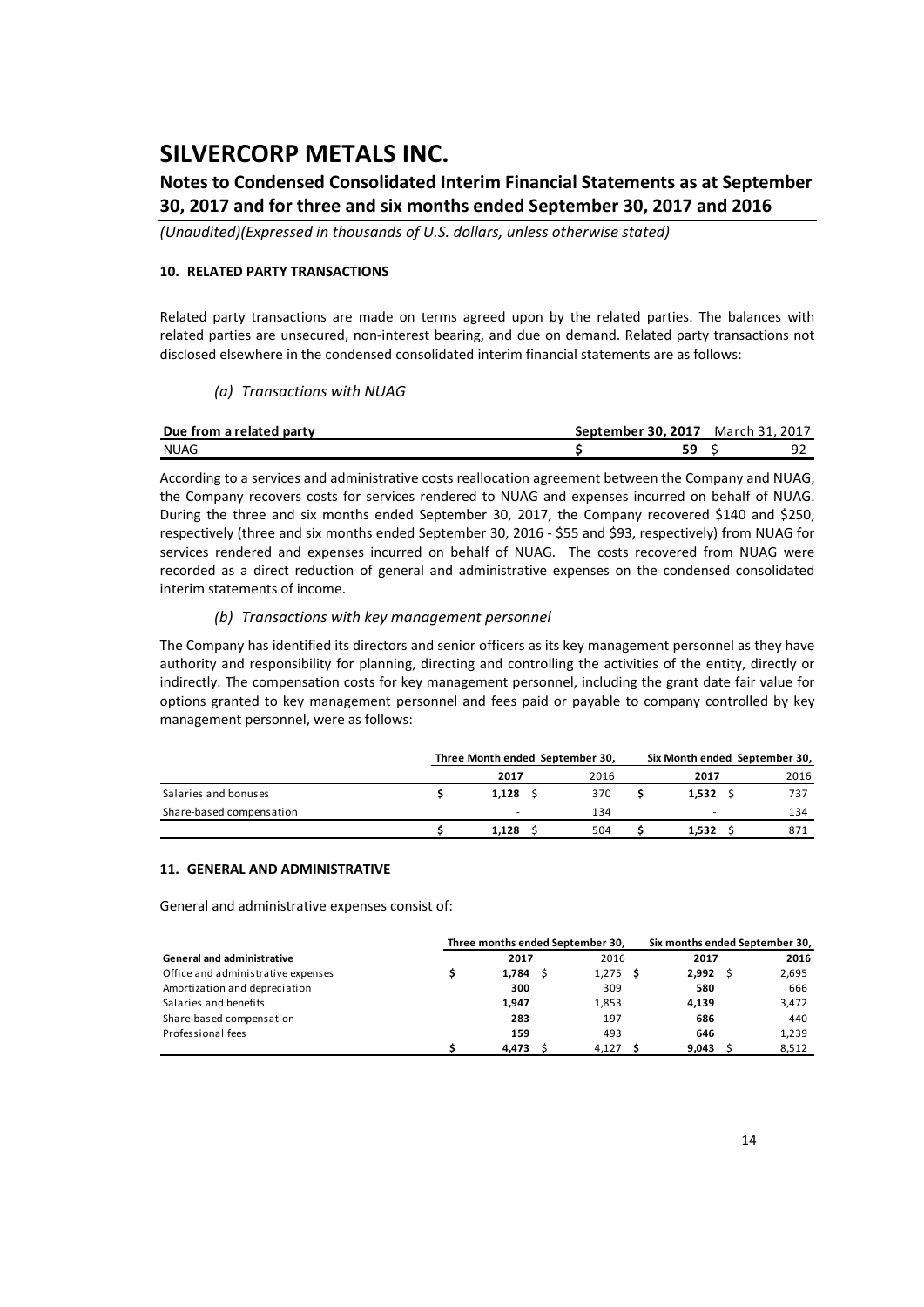## **Notes to Condensed Consolidated Interim Financial Statements as at September 30, 2017 and for three and six months ended September 30, 2017 and 2016**

*(Unaudited)(Expressed in thousands of U.S. dollars, unless otherwise stated)*

#### **12. GOVERNMENT FEES AND OTHER TAXES**

Government fees and other taxes consist of:

|                 | Three months ended September 30, |  |      | Six months ended September 30, |       |  |       |
|-----------------|----------------------------------|--|------|--------------------------------|-------|--|-------|
|                 | 2017                             |  | 2016 |                                | 2017  |  | 2016  |
| Government fees | 19                               |  | 122  |                                | 274   |  | 1,176 |
| Other taxes     | 671                              |  | 609  |                                | 1.257 |  | 1.250 |
|                 | 690                              |  | 731  |                                | 1.531 |  | 2.426 |

Government fees include environmental protection fees paid to the state and local Chinese government. Other taxes were composed of surtax on value‐added tax, land usage levy, stamp duty and other miscellaneous levies, duties and taxes imposed by the state and local Chinese government.

#### **13. FINANCE ITEMS**

Finance items consist of:

|                                        | Three months ended September 30, | Six months ended September 30, |                                |      |  |
|----------------------------------------|----------------------------------|--------------------------------|--------------------------------|------|--|
| Finance income                         | 2017                             | 2016                           | 2017                           | 2016 |  |
| Interest income                        | 650 S                            | 537                            | 1.224 S                        | 968  |  |
|                                        | Three months ended September 30, |                                | Six months ended September 30, |      |  |
| <b>Finance costs</b>                   | 2017                             | 2016                           | 2017                           | 2016 |  |
| Interest on mine right fee             | $\overline{\phantom{a}}$         | 108 <sub>5</sub>               | $\overline{\phantom{0}}$       | 216  |  |
| Interest on bank loan                  | ٠                                | 49                             | -                              | 100  |  |
| Unwinding of discount of environmental |                                  |                                |                                |      |  |
| rehabilitation provision               | 112                              | 103                            | 217                            | 208  |  |
|                                        | 112                              | 260                            | 217                            | 524  |  |

#### **14. INCOME TAX**

The significant components of income tax expense are as follows:

|                    | Three months ended September 30. |       |       | Six months ended September 30, |       |  |
|--------------------|----------------------------------|-------|-------|--------------------------------|-------|--|
| Income tax expense |                                  | 2017  | 2016  | 2017                           | 2016  |  |
| Current            |                                  | 4.516 | 4.894 | 7.743                          | 5,606 |  |
| Deferred           |                                  | 747   | 1.044 | 1.541                          | 3.132 |  |
|                    |                                  | 5.263 | 5.938 | 9.284                          | 8.738 |  |

#### **15. FINANCIAL INSTRUMENTS**

The Company manages its exposure to financial risks, including liquidity risk, foreign exchange risk, interest rate risk, credit risk and equity price risk in accordance with its risk management framework. The Company's Board of Directors has overall responsibility for the establishment and oversight of the Company's risk management framework and reviews the Company's policies on an ongoing basis.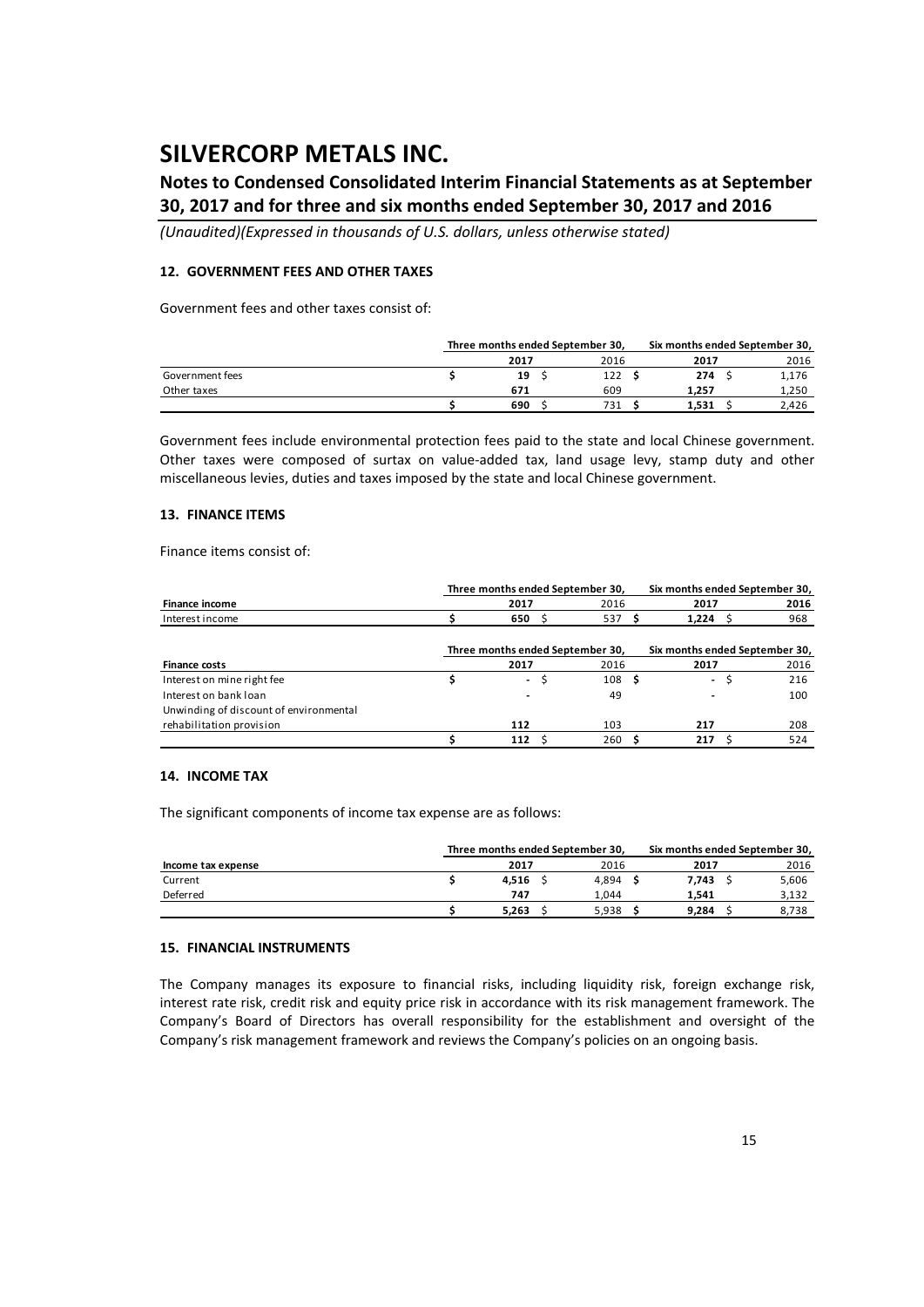### **Notes to Condensed Consolidated Interim Financial Statements as at September 30, 2017 and for three and six months ended September 30, 2017 and 2016**

*(Unaudited)(Expressed in thousands of U.S. dollars, unless otherwise stated)*

#### *(a) Fair value*

The Company classifies its fair value measurements within a fair value hierarchy, which reflects the significance of the inputs used in making the measurements as defined in IFRS 13, Fair Value Measurement ("IFRS 13").

Level 1 – Unadjusted quoted prices at the measurement date for identical assets or liabilities in active markets.

Level 2 – Observable inputs other than quoted prices included in Level 1, such as quoted prices for similar assets and liabilities in active markets; quoted prices for identical or similar assets and liabilities in markets that are not active; or other inputs that are observable or can be corroborated by observable market data.

Level 3 – Unobservable inputs which are supported by little or no market activity.

The following tables set forth the Company's financial assets and liabilities that are measured at fair value level on a recurring basis within the fair value hierarchy at September 30, 2017 and March 31, 2017 that are not otherwise disclosed. As required by IFRS 13, assets and liabilities are classified in their entirety based on the lowest level of input that is significant to the fair value measurement.

|                                          | Fair value as at September 30, 2017 |           |    |                    |      |                                 |              |  |  |  |
|------------------------------------------|-------------------------------------|-----------|----|--------------------|------|---------------------------------|--------------|--|--|--|
| <b>Recurring measurements</b>            |                                     | Level 1   |    | Level <sub>2</sub> |      | Level 3                         | <b>Total</b> |  |  |  |
| <b>Financial assets</b>                  |                                     |           |    |                    |      |                                 |              |  |  |  |
| Cash and cash equivalents                |                                     | 41,369    | -S |                    | - \$ | - \$                            | 41,369       |  |  |  |
| Investments in publicly traded companies |                                     | 6,489     |    |                    |      |                                 | 6,489        |  |  |  |
|                                          |                                     |           |    |                    |      |                                 |              |  |  |  |
|                                          |                                     |           |    |                    |      | Fair value as at March 31, 2017 |              |  |  |  |
| <b>Recurring measurements</b>            |                                     | Level 1   |    | Level 2            |      | Level 3                         | Total        |  |  |  |
| <b>Financial assets</b>                  |                                     |           |    |                    |      |                                 |              |  |  |  |
| Cash and cash equivalents                |                                     | 73.003 \$ |    |                    | - \$ | - \$                            | 73,003       |  |  |  |
| Investments in publicly traded companies |                                     | 1,207     |    |                    |      |                                 | 1,207        |  |  |  |

Fair value of the other financial instruments excluded from the table above approximates their carrying amount as of September 30, 2017 and March 31, 2017, respectively, due to the short-term nature of these instruments.

There were no transfers into or out of level 3 during the three and six months ended September 30, 2017 and 2016.

### *(a) Liquidity risk*

Liquidity risk is the risk that the Company will not be able to meet its short-term business requirements. The Company has in place a planning and budgeting process to help determine the funds required to support the Company's normal operating requirements on an ongoing basis and its expansion plans.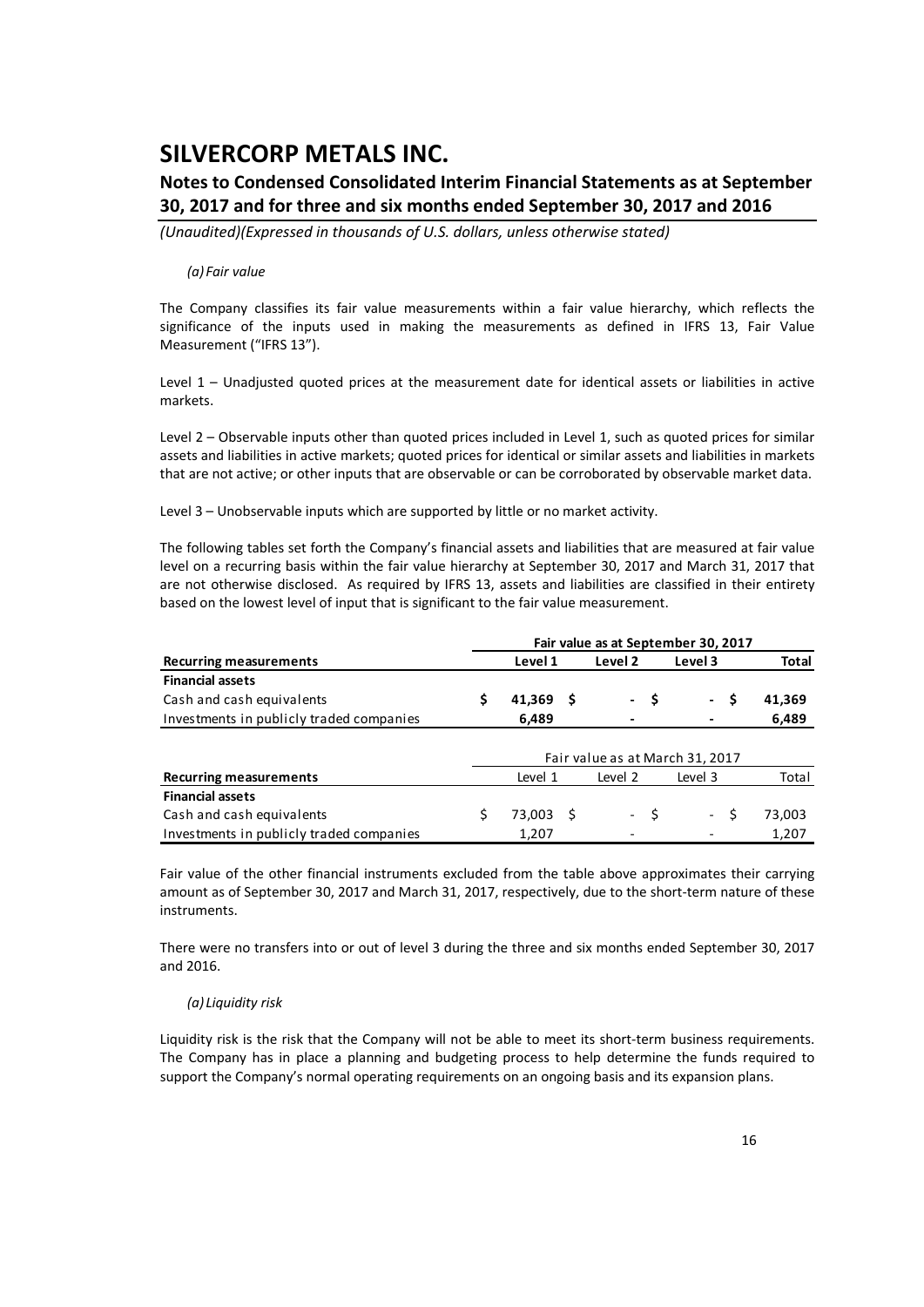### **Notes to Condensed Consolidated Interim Financial Statements as at September 30, 2017 and for three and six months ended September 30, 2017 and 2016**

*(Unaudited)(Expressed in thousands of U.S. dollars, unless otherwise stated)*

In the normal course of business, the Company enters into contracts that give rise to commitments for future minimum payments. The following summarizes the remaining contractual maturities of the Company's financial liabilities.

|                                          |                                         |  | March 31, 2017 |        |       |
|------------------------------------------|-----------------------------------------|--|----------------|--------|-------|
|                                          | Within a year<br>2-3 vears<br>4-5 vears |  |                |        | Total |
| Accounts payable and accrued liabilities | 24.705                                  |  |                | 24.705 | 30,37 |

#### *(b) Foreign exchange risk*

The Company reports its financial statements in US dollars. The functional currency of the head office, Canadian subsidiaries and all intermediate holding companies is CAD and the functional currency of all Chinese subsidiaries is RMB. The Company is exposed to foreign exchange risk when the Company undertakes transactions and holds assets and liabilities in currencies other than its functional currencies.

The Company currently does not engage in foreign exchange currency hedging. The Company's exposure to currency risk affect net income is summarized as follow:

|                                              | September 30, 2017 | March 31, 2017 |
|----------------------------------------------|--------------------|----------------|
| Financial assets denominated in U.S. Dollars | 26.202             | 29,093         |
| Financial assets denominated in Chinese RMB  |                    | 7.115          |

As at September 30, 2017, with other variables unchanged, a 10% strengthening (weakening) of the CAD against the USD would have decreased (increased) net income by approximately \$2.6 million.

### *(c) Interest rate risk*

The Company is exposed to interest rate risk on its cash equivalents and short‐term investments. As at September 30, 2017, all of its interest-bearing cash equivalents and short-term investments earn interest at market rates that are fixed to maturity or at variable interest rate with terms of less than one year. The Company monitors its exposure to changes in interest rates on cash equivalents and short‐term investments. Due to the short-term nature of the financial instruments, fluctuations in interest rates would not have a significant impact on the Company's after-tax net income.

### *(d) Credit risk*

Credit risk is the risk that one party to a financial instrument will fail to discharge an obligation and cause the other party to incur a financial loss. The Company is exposed to credit risk primarily associated to accounts receivable, due from related parties, cash and cash equivalents and short‐term investments. The carrying amount of assets included on the balance sheet represents the maximum credit exposure.

The Company undertakes credit evaluations on counterparties as necessary, requests deposits from customers prior to delivery, and has monitoring processes intended to mitigate credit risks. The Company has trade receivables from time to time from its major customers primarily in China engaged in the mining and milling of base and polymetallic metals. The historical level of customer default is zero and aging of trade receivables are no more than 180 days, and, as a result, the credit risk associated with trade receivables from customers as at September 30, 2017 is considered to be immaterial. There were no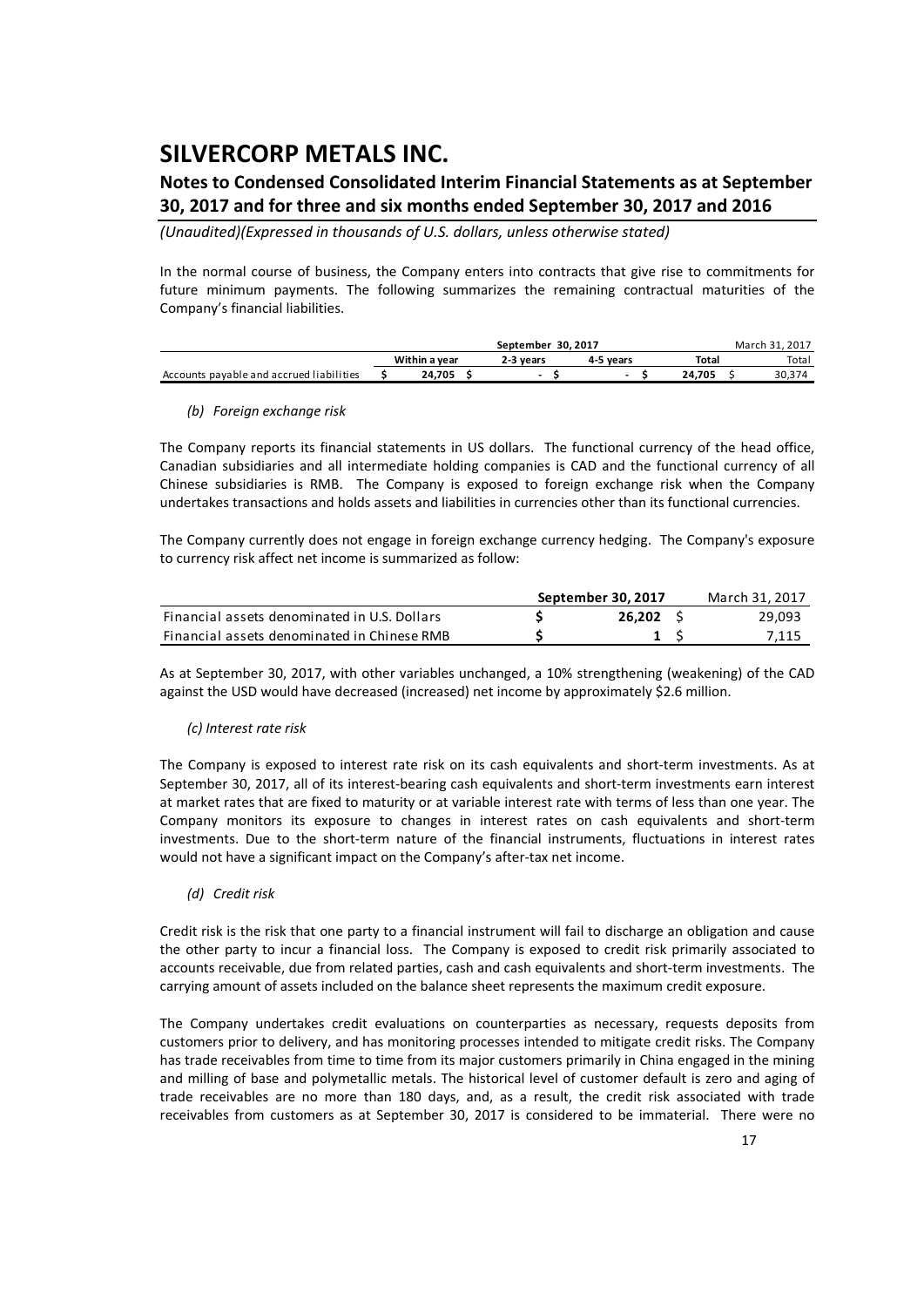## **Notes to Condensed Consolidated Interim Financial Statements as at September 30, 2017 and for three and six months ended September 30, 2017 and 2016**

*(Unaudited)(Expressed in thousands of U.S. dollars, unless otherwise stated)*

amounts in receivables which were past due at September 30, 2017 (at March 31, 2017 ‐ \$nil) for which no provision is recognized.

### *(e) Equity price risk*

The Company holds certain marketable securities that will fluctuate in value as a result of trading on Canadian financial markets. As the Company's marketable securities holding are mainly in mining companies, the value will also fluctuate based on commodity prices. Based upon the Company's portfolio at September 30, 2017, a 10% increase (decrease) in the market price of the securities held, ignoring any foreign currency effects would have resulted in an increase (decrease) to comprehensive income of approximately \$0.65 million.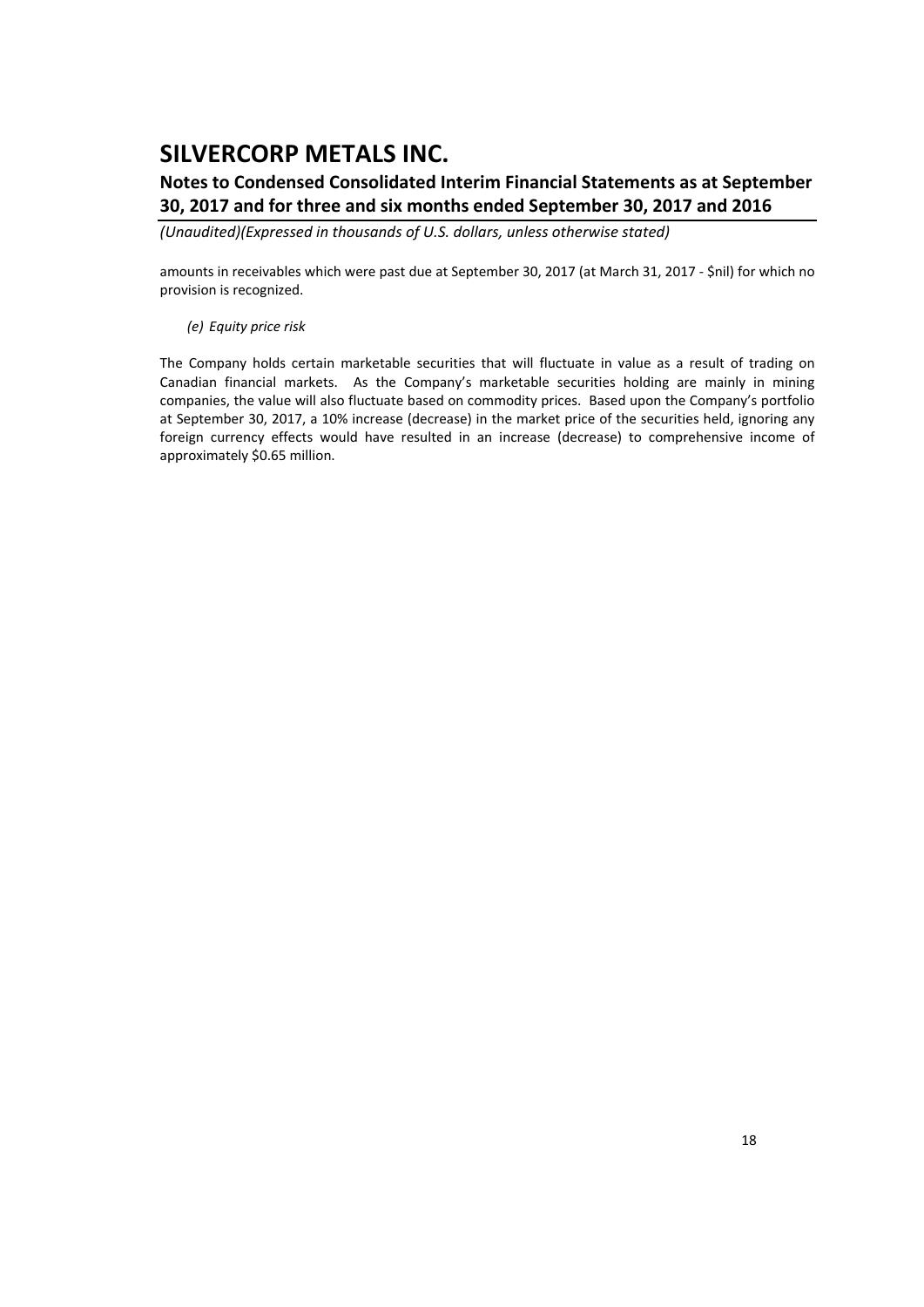## **Notes to Condensed Consolidated Interim Financial Statements as at September 30, 2017 and for three and six months ended September 30, 2017 and 2016**

*(Unaudited)(Expressed in thousands of U.S. dollars, unless otherwise stated)*

### **16. SEGMENTED INFORMATION**

The Company's reportable operating segments are components of the Company where separate financial information is available that is evaluated regularly by the Company's Chief Executive Officer who is the Chief Operating Decision Maker ("CODM"). The operational segments are determined based on the Company's management and internal reporting structure. Operating segments are summarized as follows:

| <b>Operational Segments</b> | Subsidiaries Included in the Segment               | Properties Included in the Segment |
|-----------------------------|----------------------------------------------------|------------------------------------|
| <b>Mining</b>               |                                                    |                                    |
| Henan Luoning               | Henan Found and Henan Huawei                       | Ying Mining District               |
| Hunan                       | Yunxiang                                           | <b>BYP</b>                         |
| Guangdong                   | <b>Guangdong Found</b>                             | GC                                 |
| Other                       | SX Gold and 0875786 B.C. Ltd.                      | <b>XHP</b>                         |
| Administrative              |                                                    |                                    |
| Vancouver                   | Silvercorp Metals Inc. and BVI's holding companies | <b>RZY</b>                         |
| Beijing                     | Silvercorp Metals (China) Inc.                     |                                    |

#### (a) Segmented information for assets and liabilities are as follows:

|                                               |         |         |   |            |               | September 30, 2017 |     |       |                |                          |    |           |    |         |
|-----------------------------------------------|---------|---------|---|------------|---------------|--------------------|-----|-------|----------------|--------------------------|----|-----------|----|---------|
|                                               |         |         |   |            | <b>Mining</b> |                    |     |       |                | <b>Administrative</b>    |    |           |    | Total   |
| <b>Statement of financial position items:</b> | Luoning |         |   | Hunan      |               | Guangdong          |     | Other | <b>Beijing</b> |                          |    | Vancouver |    |         |
|                                               |         |         |   |            |               |                    |     |       |                |                          |    |           |    |         |
| <b>Current assets</b>                         | Ś.      | 73,752  | S | $1,681$ \$ |               | 9,590              | Ŝ.  | 653   | \$             | 570                      | Ś. | 28,283    | Ś. | 114,529 |
| Plant and equipment                           |         | 44,154  |   | 4,800      |               | 16,100             |     | 4     |                | 1,081                    |    | 174       |    | 66,313  |
| Mineral rights and properties                 |         | 180,765 |   | 7,098      |               | 28,926             |     | 37    |                | -                        |    |           |    | 216,826 |
| Investment in an associate                    |         |         |   |            |               |                    |     |       |                | ٠                        |    | 29,524    |    | 29,524  |
| <b>Other investments</b>                      |         |         |   | ۰          |               |                    |     | 5,329 |                | $\overline{\phantom{0}}$ |    | 1,160     |    | 6,489   |
| <b>Reclamation deposits</b>                   |         | 5,083   |   | ۰          |               | 151                |     |       |                |                          |    | 8         |    | 5,242   |
| Long-term prepaids and deposits               |         | 448     |   | 102        |               | 210                |     | 147   |                |                          |    |           |    | 907     |
| <b>Total assets</b>                           |         | 304,202 | s | 13,681     | s             | 54,977             | S   | 6,170 | Ś.             | 1,651                    | s  | 59,149    | Ŝ  | 439,830 |
| <b>Current liabilities</b>                    | Ś.      | 25,864  | Ŝ | 1,569      | - \$          | 5,000              | \$. | 2,874 | \$             | 204                      | Ŝ. | 1,374     | \$ | 36,885  |
| Mine right fee payable                        |         |         |   | ۰          |               |                    |     |       |                | ۰                        |    | ۰         |    | ۰       |
| Deferred income tax liabilities               |         | 29,355  |   | 886        |               |                    |     |       |                | -                        |    | ۰         |    | 30,241  |
| <b>Environmental rehabilitation</b>           |         | 10,716  |   | 967        |               | 857                |     | 287   |                |                          |    |           |    | 12,827  |
| <b>Total liabilities</b>                      |         | 65,935  |   | 3,422      |               | 5.857              | s   | 3,161 | Ś              | 204                      | Ś. | 1.374     |    | 79,953  |

| March 31, 2017                         |         |           |   |        |        |           |    |       |         |                          |           |        |    |         |
|----------------------------------------|---------|-----------|---|--------|--------|-----------|----|-------|---------|--------------------------|-----------|--------|----|---------|
|                                        |         |           |   |        | Mining |           |    |       |         | Administrative           |           |        |    | Total   |
| Statement of financial position items: | Luoning |           |   | Hunan  |        | Guangdong |    | Other | Beijing |                          | Vancouver |        |    |         |
|                                        |         |           |   |        |        |           |    |       |         |                          |           |        |    |         |
| Current assets                         | Ś       | 64,298 \$ |   | 1,869  | - Ś    | 4,796     | Ŝ  | 523   | \$      | 823                      | Ŝ.        | 38,523 | Ś  | 110,832 |
| Plant and equipment                    |         | 43,297    |   | 4,832  |        | 15,915    |    | ٠     |         | 1,081                    |           | 76     |    | 65,201  |
| Mineral rights and properties          |         | 170,690   |   | 6,855  |        | 28,655    |    |       |         |                          |           |        |    | 206,200 |
| Investment in an associate             |         |           |   |        |        |           |    |       |         | $\overline{\phantom{a}}$ |           | 8,517  |    | 8,517   |
| Other investments                      |         |           |   |        |        |           |    |       |         | $\overline{\phantom{a}}$ |           | 1,207  |    | 1,207   |
| Reclamation deposits                   |         | 4,901     |   |        |        | 145       |    |       |         |                          |           | 8      |    | 5,054   |
| Long-term prepaids and deposits        |         | 432       |   | 99     |        | 306       |    | 122   |         |                          |           |        |    | 959     |
| Total assets                           | S.      | 283,618   | S | 13,655 | S      | 49,817    | Ŝ. | 645   | Ś       | 1,904                    | S         | 48,331 |    | 397,970 |
| Current liabilities                    | Ś.      | 29,951 \$ |   | 1,425  | Ŝ      | 3,860     | Ŝ  | 2,959 | Ś.      | 184                      | Ŝ.        | 1,778  | \$ | 40,157  |
| Mine right fee payable                 |         |           |   |        |        |           |    |       |         |                          |           |        |    |         |
| Deferred income tax liabilities        |         | 26,846    |   | 846    |        |           |    |       |         |                          |           |        |    | 27,692  |
| Environmental rehabilitation           |         | 10,183    |   | 918    |        | 813       |    | 272   |         |                          |           |        |    | 12,186  |
| Total liabilities                      |         | 66,980    | S | 3,189  |        | 4,673     | S  | 3,231 |         | 184                      | Ś         | 1,778  |    | 80,035  |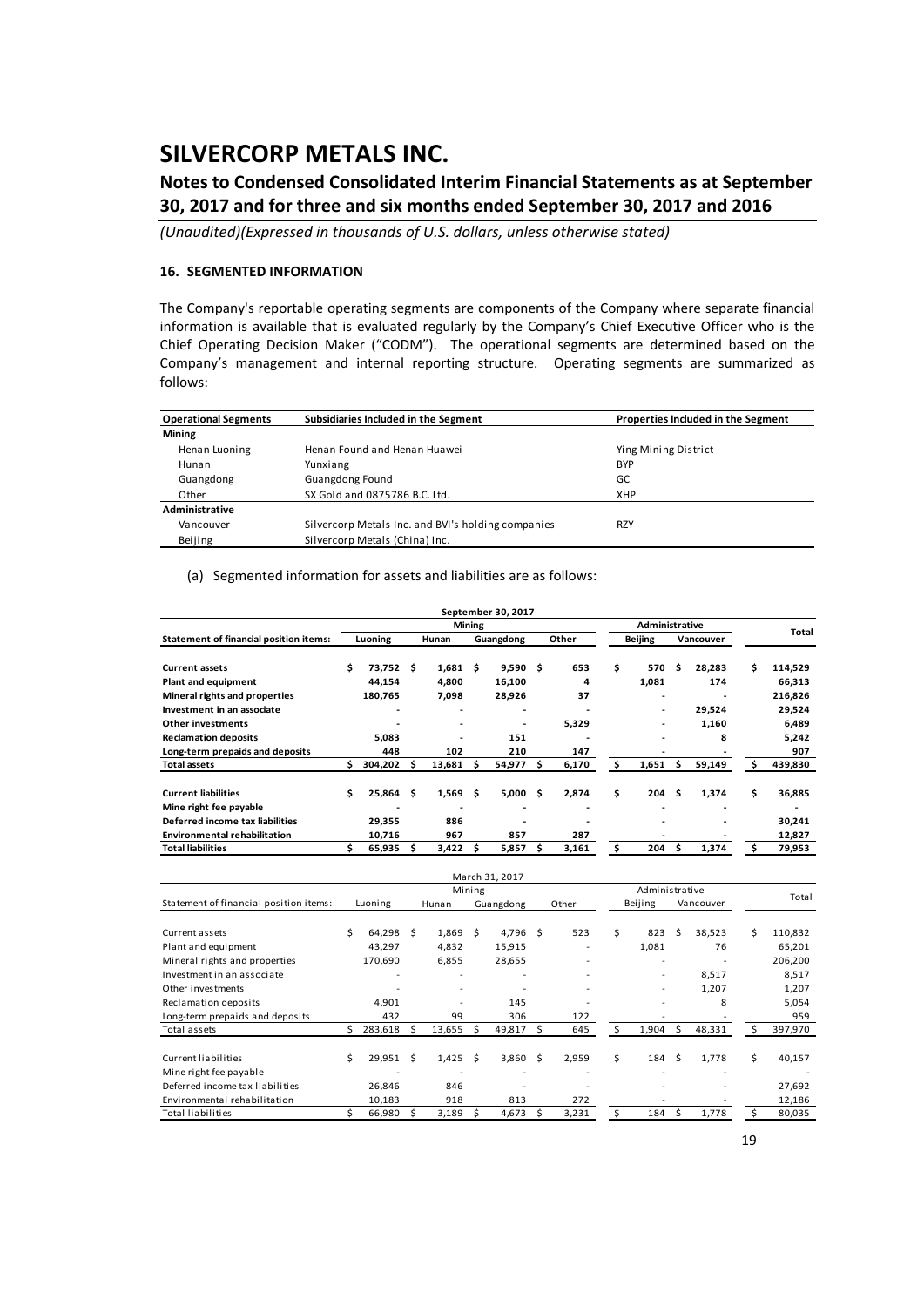## **Notes to Condensed Consolidated Interim Financial Statements as at September 30, 2017 and for three and six months ended September 30, 2017 and 2016**

*(Unaudited)(Expressed in thousands of U.S. dollars, unless otherwise stated)*

(b) Segmented information for operating results are as follows:

|                                      |                  |             |              |               | Three months ended September 30, 2017 |    |                          |         |                          |           |         |              |
|--------------------------------------|------------------|-------------|--------------|---------------|---------------------------------------|----|--------------------------|---------|--------------------------|-----------|---------|--------------|
|                                      |                  |             |              | <b>Mining</b> |                                       |    |                          |         | Administrative           |           |         |              |
| <b>Statement of operations:</b>      | Henan<br>Luoning |             | $Hunn^{(1)}$ |               | Guangdong                             |    | Other                    | Beijing |                          | Vancouver |         | Total        |
| <b>Sales</b>                         | \$               | $40,536$ \$ |              | - \$          | 7,005                                 | \$ | $\overline{\phantom{a}}$ | \$      | $\sim$                   | \$        | ٠       | \$<br>47,541 |
| Cost of sales                        |                  | (17, 716)   | ٠            |               | (4,219)                               |    |                          |         |                          |           |         | (21, 935)    |
| <b>Gross profit</b>                  |                  | 22,820      | -            |               | 2,786                                 |    |                          |         |                          |           | ٠       | 25,606       |
| <b>Operating expenses</b>            |                  | (1,828)     | (368)        |               | (576)                                 |    | (142)                    |         | (357)                    |           | (3,008) | (6, 279)     |
| <b>Finance items</b>                 |                  | 75          | (20)         |               | 2                                     |    | (4)                      |         | 66                       |           | 419     | 538          |
| Income tax (expenses) recovery       |                  | (5,269)     | 7            |               | $\overline{\phantom{a}}$              |    |                          |         | (1)                      |           |         | (5,263)      |
| Net income (loss)                    | \$.              | 15,798 \$   | $(381)$ \$   |               | 2,212                                 | Ŝ  | (146)                    | \$      | $(292)$ \$               |           | (2,589) | \$<br>14,602 |
| <b>Attributed to:</b>                |                  |             |              |               |                                       |    |                          |         |                          |           |         |              |
| <b>Equity holders of the Company</b> |                  | 12,298      | (267)        |               | 2,109                                 |    | (114)                    |         | (292)                    |           | (2,589) | 11,145       |
| Non-controlling interests            |                  | 3,500       | (114)        |               | 103                                   |    | (32)                     |         | $\overline{\phantom{a}}$ |           |         | 3,457        |
| Net income (loss)                    |                  | 15,798 \$   | (381) \$     |               | 2,212                                 | s  | (146)                    |         | $(292)$ \$               |           | (2,589) | 14,602       |

(1) Hunan's BYP project was placed on care and maintenance starting August 2014;

| Three months ended September 30, 2016 |                  |             |    |                          |    |            |    |       |         |                          |    |           |    |           |
|---------------------------------------|------------------|-------------|----|--------------------------|----|------------|----|-------|---------|--------------------------|----|-----------|----|-----------|
|                                       |                  |             |    | Mining                   |    |            |    |       |         | Administrative           |    |           |    |           |
| Statement of operations:              | Henan<br>Luoning |             |    | Hunan                    |    | Guangdong  |    | Other | Beijing |                          |    | Vancouver |    | Total     |
| Sales                                 | \$               | 39,954 \$   |    | $\overline{\phantom{a}}$ | \$ | $6,344$ \$ |    |       | \$      | $\overline{\phantom{0}}$ | \$ |           | Ś  | 46,298    |
| Cost of sales                         |                  | (16, 420)   |    |                          |    | (4,119)    |    |       |         |                          |    |           |    | (20, 539) |
| Gross profit                          |                  | 23,534      |    |                          |    | 2,225      |    |       |         |                          |    |           |    | 25,759    |
| Operating expenses                    |                  | (1,751)     |    | (187)                    |    | (524)      |    | (23)  |         | (331)                    |    | (1, 276)  |    | (4,092)   |
| Finance items                         |                  | (3)         |    | (7)                      |    | (2)        |    | (2)   |         | 66                       |    | 225       |    | 277       |
| Income tax expenses                   |                  | (5,386)     |    | (22)                     |    |            |    |       |         |                          |    | (530)     |    | (5,938)   |
| Net income (loss)                     | \$               | 16,394      | \$ | $(216)$ \$               |    | 1,699      | \$ | (25)  | \$      | $(265)$ \$               |    | (1,581)   | \$ | 16,006    |
| Attributed to:                        |                  |             |    |                          |    |            |    |       |         |                          |    |           |    |           |
| Equity holders of the Company         |                  | 12,770      |    | (151)                    |    | 1,624      |    | (19)  |         | (265)                    |    | (1,581)   |    | 12,378    |
| Non-controlling interests             |                  | 3,624       |    | (65)                     |    | 75         |    | (6)   |         |                          |    |           |    | 3,628     |
| Net income (loss)                     |                  | $16,394$ \$ |    | (216) \$                 |    | 1,699      | Ŝ  | (25)  | Ś.      | (265)                    | -Ś | (1,581)   | Ś  | 16,006    |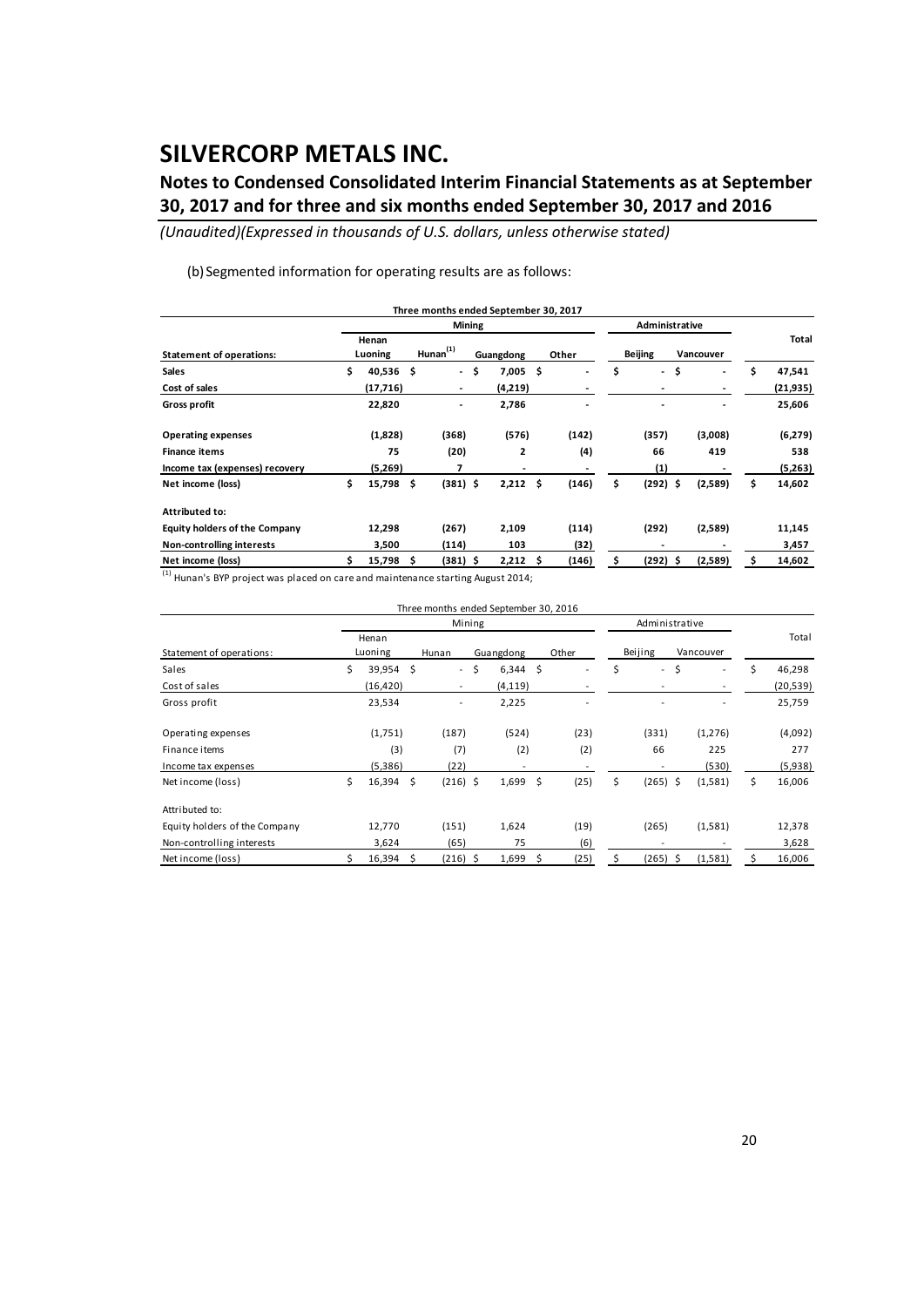## **Notes to Condensed Consolidated Interim Financial Statements as at September 30, 2017 and for three and six months ended September 30, 2017 and 2016**

*(Unaudited)(Expressed in thousands of U.S. dollars, unless otherwise stated)*

|                                      |     |                  |    |                          | <b>Mining</b> |           |                                |                | Administrative           |                          |              |
|--------------------------------------|-----|------------------|----|--------------------------|---------------|-----------|--------------------------------|----------------|--------------------------|--------------------------|--------------|
| <b>Statement of income:</b>          |     | Henan<br>Luoning |    | Hunnan <sup>(1)</sup>    |               | Guangdong | Other                          | <b>Beijing</b> |                          | Vancouver                | Total        |
| <b>Sales</b>                         | \$  | 72,293           | \$ | $\overline{\phantom{a}}$ | -\$           | 14,945    | \$<br>$\overline{\phantom{a}}$ | \$             | $\overline{\phantom{a}}$ | \$<br>٠                  | \$<br>87,238 |
| Cost of sales                        |     | (31,838)         |    | $\overline{\phantom{a}}$ |               | (9,789)   |                                |                |                          | $\overline{\phantom{a}}$ | (41, 627)    |
| <b>Gross profit</b>                  |     | 40,455           |    | -                        |               | 5,156     |                                |                |                          | ٠                        | 45,611       |
| <b>Operating (expenses) income</b>   |     | (3,842)          |    | (516)                    |               | (1,238)   | 4,107                          |                | (619)                    | (7, 110)                 | (9,218)      |
| Finance items, net                   |     | 63               |    | (39)                     |               | (1)       | (5)                            |                | 130                      | 859                      | 1,007        |
| Income tax expenses                  |     | (9,273)          |    | (10)                     |               |           |                                |                | (1)                      |                          | (9, 284)     |
| Net income (loss)                    | \$  | 27,403           | \$ | $(565)$ \$               |               | 3,917     | \$<br>4,102                    | \$             | $(490)$ \$               | (6,251)                  | \$<br>28,116 |
| Attributable to:                     |     |                  |    |                          |               |           |                                |                |                          |                          |              |
| <b>Equity holders of the Company</b> |     | 21,331           |    | (396)                    |               | 3,737     | 4,151                          |                | (490)                    | (6,251)                  | 22,082       |
| Non-controlling interests            |     | 6,072            |    | (169)                    |               | 180       | (49)                           |                |                          |                          | 6,034        |
| Net income (loss)                    | \$. | 27,403           | Ś  | $(565)$ \$               |               | 3,917     | \$<br>4,102                    | Ś              | $(490)$ \$               | (6,251)                  | 28,116       |

 $^{1}$  Hunan's BYP project was placed on care and maintenance in August 2014:

| Six months ended September 30, 2016 |    |                  |  |                          |    |                   |     |       |    |                |           |    |           |
|-------------------------------------|----|------------------|--|--------------------------|----|-------------------|-----|-------|----|----------------|-----------|----|-----------|
|                                     |    |                  |  | Mining                   |    |                   |     |       |    | Administrative |           |    |           |
| Statement of income:                |    | Henan<br>Luoning |  | Hunan                    |    | Guangdong         |     | Other |    | Beijing        | Vancouver |    | Total     |
| Sales                               | \$ | 70,626 \$        |  | $\overline{\phantom{a}}$ | \$ | $10,943 \quad $5$ |     |       | \$ | \$<br>$\sim$   | ٠         | \$ | 81,569    |
| Cost of sales                       |    | (32, 134)        |  | $\overline{\phantom{a}}$ |    | (7,932)           |     |       |    |                | ٠         |    | (40,066)  |
| Gross profit                        |    | 38,492           |  |                          |    | 3,011             |     |       |    |                |           |    | 41,503    |
| Operating expenses                  |    | (5,090)          |  | (429)                    |    | (1, 158)          |     | (58)  |    | (729)          | (3,038)   |    | (10, 502) |
| Impairment loss                     |    |                  |  |                          |    |                   |     |       |    |                | (181)     |    | (181)     |
| Finance items, net                  |    | (85)             |  | (15)                     |    | $\overline{2}$    |     | (4)   |    | 141            | 405       |    | 444       |
| Income tax (expenses) recovery      |    | (8, 279)         |  | 72                       |    |                   |     |       |    | (1)            | (530)     |    | (8, 738)  |
| Net income (loss)                   | \$ | 25,038 \$        |  | $(372)$ \$               |    | 1,855             | \$  | (62)  | \$ | $(589)$ \$     | (3, 344)  | \$ | 22,526    |
| Attributable to:                    |    |                  |  |                          |    |                   |     |       |    |                |           |    |           |
| Equity holders of the Company       |    | 19,511           |  | (260)                    |    | 1,782             |     | (48)  |    | (589)          | (3, 344)  |    | 17,052    |
| Non-controlling interests           |    | 5,527            |  | (112)                    |    | 73                |     | (14)  |    |                |           |    | 5,474     |
| Net income (loss)                   |    | 25,038 \$        |  | (372) \$                 |    | 1,855             | \$. | (62)  | \$ | $(589)$ \$     | (3, 344)  |    | 22,526    |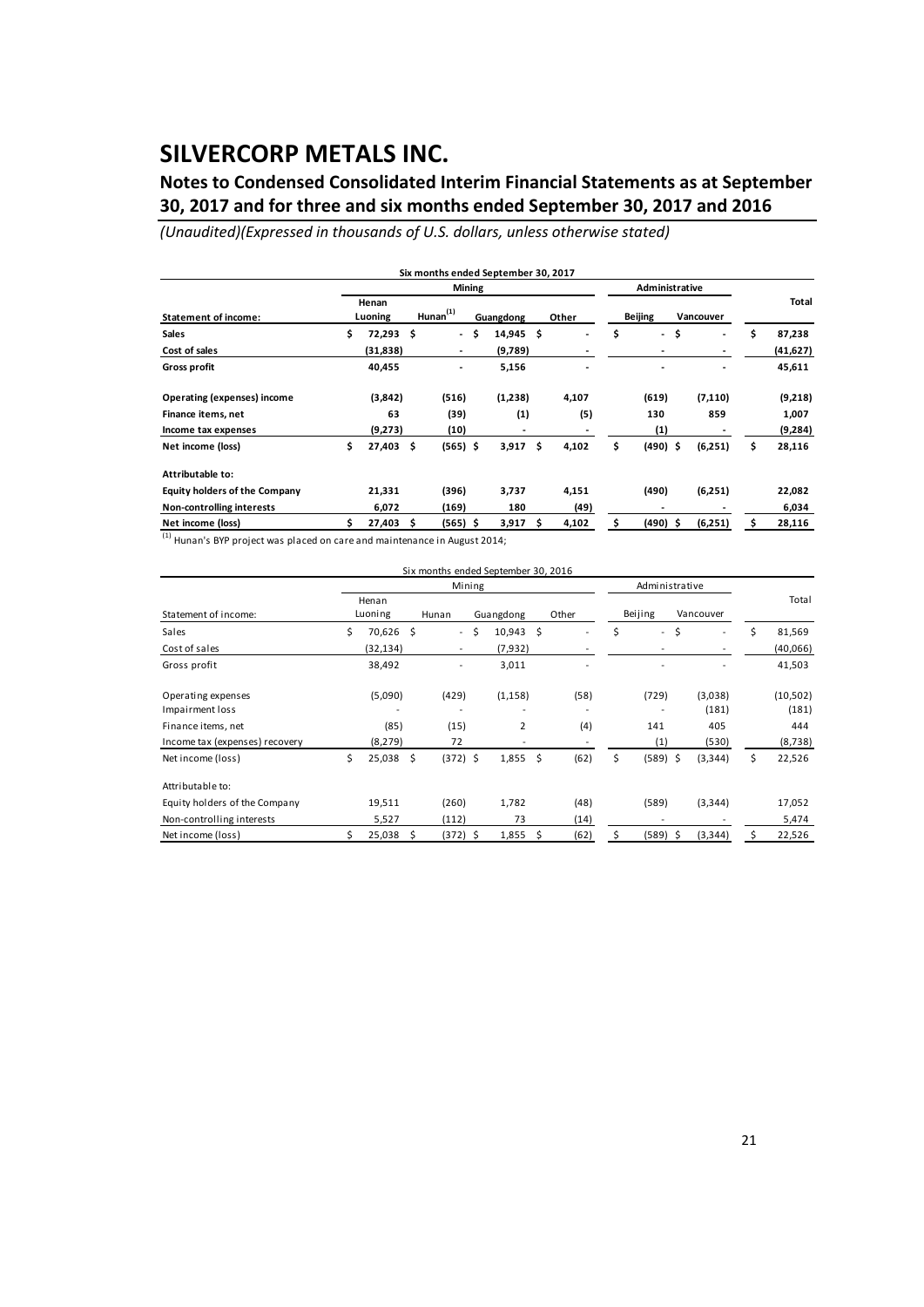## **Notes to Condensed Consolidated Interim Financial Statements as at September 30, 2017 and for three and six months ended September 30, 2017 and 2016**

*(Unaudited)(Expressed in thousands of U.S. dollars, unless otherwise stated)*

#### (c) Sales by metal

The sales generated for the three and six months ended September 30, 2017 and 2016 was all earned in China and is comprised of:

|             |                                     |    | Three months ended September 30, 2017 |     |              |  |  |  |  |
|-------------|-------------------------------------|----|---------------------------------------|-----|--------------|--|--|--|--|
|             | <b>Henan Luoning</b>                |    | Guangdong                             |     | <b>Total</b> |  |  |  |  |
| Silver (Ag) | \$<br>20,928                        | \$ | 1,668                                 | \$  | 22,596       |  |  |  |  |
| Gold (Au)   | 857                                 |    |                                       |     | 857          |  |  |  |  |
| Lead (Pb)   | 16,036                              |    | 1,769                                 |     | 17,805       |  |  |  |  |
| Zinc (Zn)   | 2,528                               |    | 3,558                                 |     | 6,086        |  |  |  |  |
| Other       | 187                                 |    | 10                                    |     | 197          |  |  |  |  |
|             | \$<br>40,536                        | \$ | 7,005                                 | \$  | 47,541       |  |  |  |  |
|             |                                     |    |                                       |     |              |  |  |  |  |
|             |                                     |    | Three months ended September 30, 2016 |     |              |  |  |  |  |
|             | Henan Luoning                       |    | Guangdong                             |     | Total        |  |  |  |  |
| Silver (Ag) | \$<br>24,923                        | \$ | 2,051                                 | \$  | 26,974       |  |  |  |  |
| Gold (Au)   | 1,087                               |    |                                       |     | 1,087        |  |  |  |  |
| Lead (Pb)   | 12,684                              |    | 1,459                                 |     | 14,143       |  |  |  |  |
| Zinc (Zn)   | 1,260                               |    | 2,833                                 |     | 4,093        |  |  |  |  |
| Other       |                                     |    | 1                                     |     | 1            |  |  |  |  |
|             | \$<br>39,954                        | \$ | 6,344                                 | \$  | 46,298       |  |  |  |  |
|             |                                     |    |                                       |     |              |  |  |  |  |
|             | Six months ended September 30, 2017 |    |                                       |     |              |  |  |  |  |
|             | <b>Henan Luoning</b>                |    | Guangdong                             |     | <b>Total</b> |  |  |  |  |
| Silver (Ag) | \$<br>39,132                        | \$ | 3,647                                 | \$. | 42,779       |  |  |  |  |
| Gold (Au)   | 1,816                               |    |                                       |     | 1,816        |  |  |  |  |
| Lead (Pb)   | 27,683                              |    | 3,570                                 |     | 31,253       |  |  |  |  |
| Zinc (Zn)   | 3,267                               |    | 7,500                                 |     | 10,767       |  |  |  |  |
| Other       | 395                                 |    | 228                                   |     | 623          |  |  |  |  |
|             | \$<br>72,293                        | \$ | 14,945                                | \$  | 87,238       |  |  |  |  |
|             |                                     |    | Six months ended September 30, 2016   |     |              |  |  |  |  |
|             | Henan Luoning                       |    | Guangdong                             |     | Total        |  |  |  |  |
| Silver (Ag) | \$<br>44,289                        | \$ | 3,522                                 | \$  | 47,811       |  |  |  |  |
| Gold (Au)   | 1,959                               |    |                                       |     | 1,959        |  |  |  |  |
| Lead (Pb)   | 22,065                              |    | 2,571                                 |     | 24,636       |  |  |  |  |
| Zinc (Zn)   | 2,313                               |    | 4,739                                 |     | 7,052        |  |  |  |  |
| Other       |                                     |    | 111                                   |     | 111          |  |  |  |  |
|             | \$<br>70,626                        | \$ | 10,943                                | \$  | 81,569       |  |  |  |  |

(d) Major customers

For the six months ended September 30, 2017, three major customers (six months ended September 30, 2016 ‐ three) accounted for 15% to 33%, (six months ended September 30, 2016 ‐ 17% to 35%) and collectively 79% (six months ended September 30, 2016 ‐ 82%) of the total sales of the Company.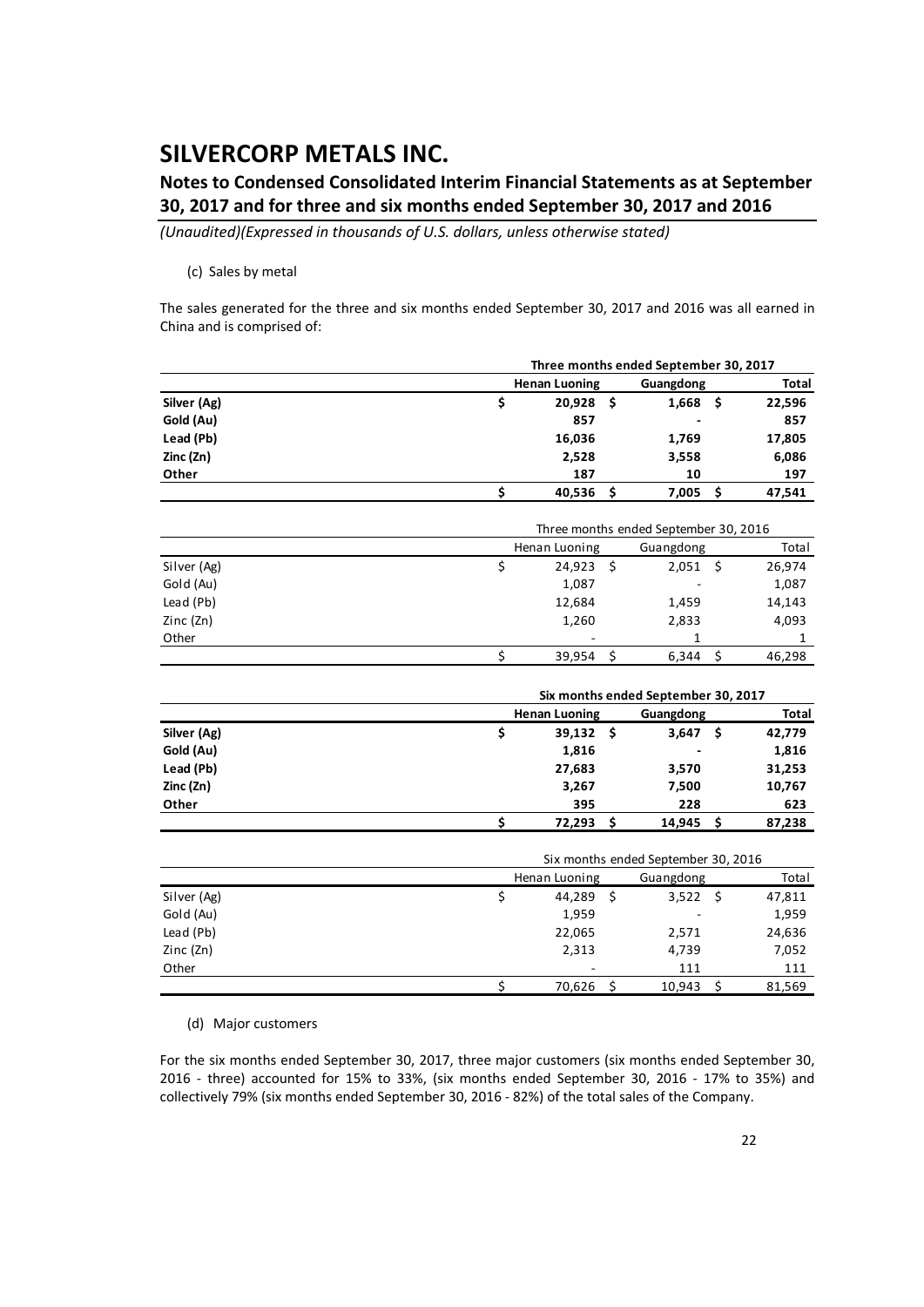## **Notes to Condensed Consolidated Interim Financial Statements as at September 30, 2017 and for three and six months ended September 30, 2017 and 2016**

*(Unaudited)(Expressed in thousands of U.S. dollars, unless otherwise stated)*

#### **17. COMMITMENTS AND CONTINGENCIES**

Commitments, not disclosed elsewhere in these financial statements, are as follows:

|                  | Total | Less than 1 year | 1-5 years                | After 5 years            |
|------------------|-------|------------------|--------------------------|--------------------------|
| Operating leases |       | 566              | 3.206                    | $\overline{\phantom{0}}$ |
| Commitments      | 6.418 | $\sim$           | $\overline{\phantom{0}}$ | 6,418                    |

As of September 30, 2017, the Company has two office rental agreements totaling \$3,772 for the next five years and commitments of \$6,418 related to the GC property. During the three and six months ended September 30, 2017, the Company incurred rental expenses of \$167 and \$325, respectively (three and six months ended September 30, 2016 - \$148 and \$300, respectively), which were included in office and administrative expenses on the condensed consolidated interim statement of income.

Although the Company has taken steps to verify title to properties in which it has an interest, these procedures do not guarantee the Company's title. Property title may be subject to, among other things, unregistered prior agreements or transfers and may be affected by undetected defects.

Due to the size, complexity and nature of the Company's operations, the Company is subject to various claims, legal and tax matters arising in the ordinary course of business. Each of these matters is subject to various uncertainties and it is possible that some of these matters may be resolved unfavorably to the Company. The Company accrues for such items when a liability is both probable and the amount can be reasonably estimated.

In assessing loss contingencies related to legal proceedings that are pending against the Company or unasserted claims that may result in such proceedings, the Company and its legal counsel evaluate the perceived merits of any legal proceedings or unasserted claims as well as the perceived merits of the amount of relief sought or expected to be sought. Major legal proceedings against the Company are summarized as follows:

- On August 19, 2014, an action was commenced against the Company in the Supreme Court of British Columbia seeking an unspecified amount of damages for a claim of false imprisonment and defamation (the "Huang Action"). The Company believes that there is no merit to the allegations and intends to pursue a vigorous defence.
- During the year ended March 31, 2016, an action was initiated by Luoyang Mining Group Co., Ltd. ("Luoyang Mining") against Henan Found seeking payment of \$1.6 million (RMB10.0 million) plus interest related to the acquisition agreements Henan Found entered into in August 2012 to acquire the XHP Mine. The \$1.6 million has been included into the accounts payable and accrued liabilities on the condensed consolidated interim statements of financial position of the Company. Henan Found did not make the final payment as certain commercial conditions were not fulfilled by Luoyang Mining. In April 2016, Henan Found filed a counter claim in Luoyang People's Court against Luoyang Mining to have the original acquisition agreements nullified and is seeking repayment of the amount paid to date of \$9.7 million (RMB62.8 million) plus compensation of direct loss of \$2.5 million (RMB16.5 million) arising from XHP mine. A trial was heard in March 2017 but a court decision has not yet been made. The carrying value of XHP mine was impaired to \$nil in fiscal year 2015.